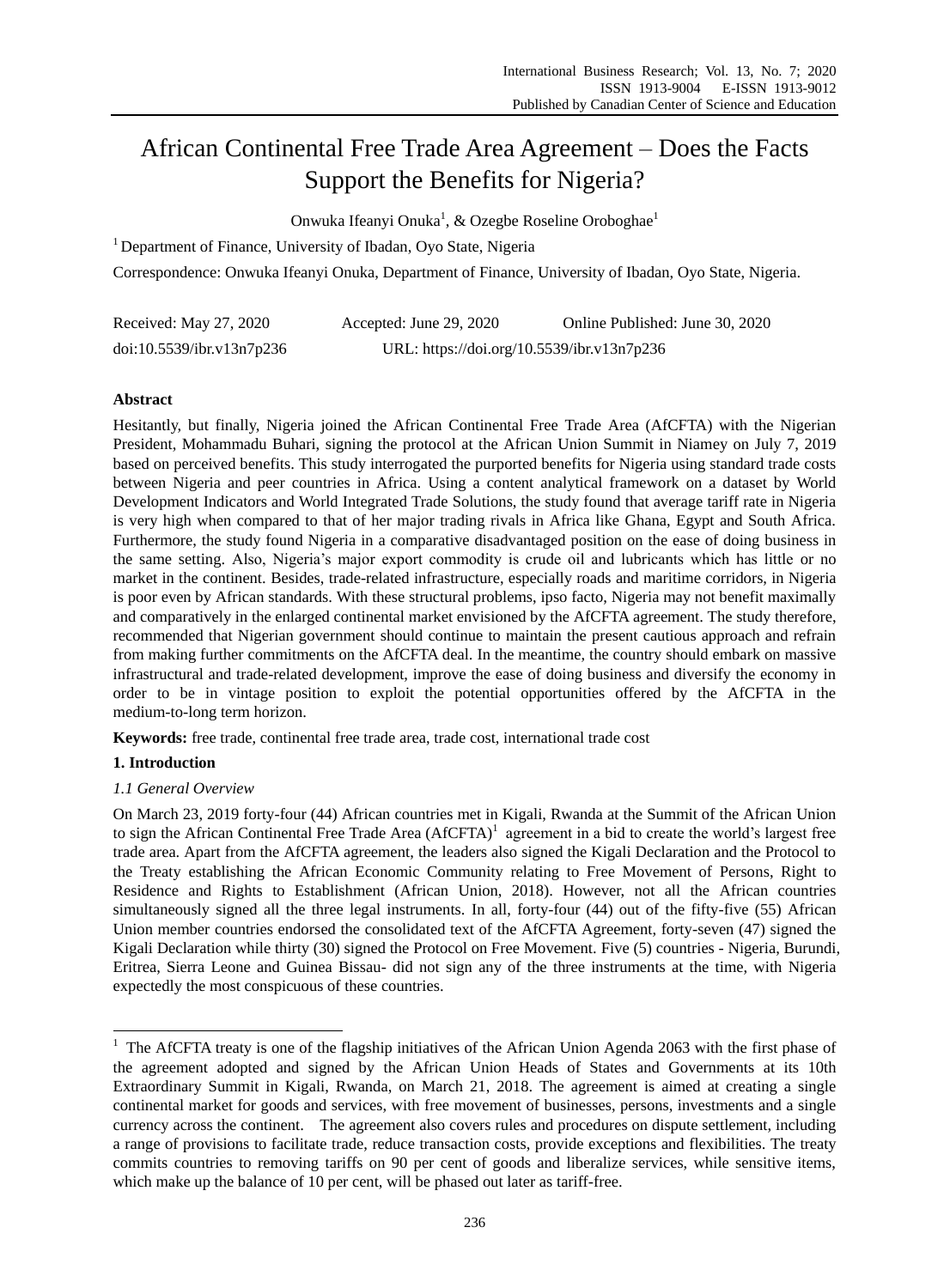Suffice to mention that Nigeria did not sign the AfCFTA agreement at the Kigali summit because according to the President, Muhammadu Buhari, the envisaged benefits were yet to be ascertained. Particularly, the government wanted to carry along all stakeholders, such as the domestic businesses, the Nigerian Association of Chambers of Commerce, Industry, Mines and Agriculture; Manufacturers Association of Nigeria and the Nigerian Association of Small and Medium Enterprises. The President harped on the need for proper consultation in order to earn their consent and participation and also to ensure that the nation's interests as well as its regional and international obligations are balanced. Moreover, the free flow of goods into the country was opined to have stifling effect on the growth of domestic businesses in the long run, hence a detailed analysis of costs and benefits was deemed necessary before consent or otherwise.

However, at the African Union Summit in Niamey, July 7, 2019, AfCFTA"s potential success received a massive boost when Nigeria, the largest economy in Africa<sup>2</sup> consented to sign the AfCFTA agreement following the recommendation of the relevant committee for the purpose. Benin Republic has also agreed to join and to date, fifty-four (54) of the continent"s fifty-five (55) states have now signed up though only about half of those have ratified. Also at the Niamey Summit, Ghana was announced as the host of the trade zone"s future headquarter and discussions were held on the operational dynamics of the trade bloc.

Establishing the Continental Free Trade Area, with all 55 member states of the African Union has been the dream of African Leaders<sup>3</sup> (African Union, 2018). The AfCFTA agreement signing has been described as a momentous occasion in the history of the continent, and a major milestone towards the realization of the African Union"s Agenda 2063 – *the Africa We Want-* that translates to the strategic framework for the socio-economic transformation of the continent (Ismail, 2016).

Indeed, since the formation of the World Trade Organization (WTO) in 1995, the AfCFTA agreement is believed to be the biggest trade agreement the world has witnessed (Bramdeo, 2018; Songwe, 2018). The AfCFTA agreement and other legal instruments are aimed at fostering a more united Africa as a regional economic block to challenge, or perhaps even surpass the European Union. It is expected that the AfCFTA will help unlock Africa"s long-stymied economic potential, by boosting intra-regional trade, strengthening supply chains, and strongly enhancing inter-African trade/exports especially non-extractive exports<sup>4</sup>.

It has been variously canvassed that the AfCFTA agreement if successfully implemented would unite approximately 1.3 billion people, create a \$3.4 trillion economic bloc and usher in a new era of development in Africa (Berthelot, 2017; Azikiwe, 2018). It is believed that Nigeria"s active participation in the trade bloc is strategically key to its success.

## *1.2 Research Context*

-

There is no gainsaying the fact that the implications of the AfCFTA agreement on Nigeria's economy will be huge depending on what the country chose to do with the agreement or unveiling opportunity. Specifically, the AfCFTA aims at boosting intra-Africa trade by making Africa a single market of about 1.3 billion people with a cumulative domestic product of about USD\$3.5 trillion. The United Nations Economic Commission for Africa (UNECA, 2017) estimated that the implementation of AfCFTA could increase intra-African trade by 52 percent by 2022 compared with the trade levels currently, and could double the share (currently at 13%) of Africa"s export trade by the start of the next decade.

<sup>&</sup>lt;sup>2</sup> With a GDP of about \$405 billion, Nigeria is considered the largest economy in Africa. It is followed by Egypt (\$332 billion) and South Africa (\$295 billion). With a population of about 191 million as at 2017, the nation is also Africa"s largest market (Meyer, 2019).

<sup>&</sup>lt;sup>3</sup> According to a document compiled by the African Trade Policy Centre (ATPC) of the Economic Commission for Africa (ECA) in association with the African Union Commission, the AfCFTA will cover a market of about 1.2 billion people and a gross domestic product (GDP) of about US\$2.5 trillion, across all 55 member States of the African Union (Saygili & Knebel, 2018).

<sup>&</sup>lt;sup>4</sup> Data has shown that over 75 per cent of Africa's exports outside the continent were extractives from 2012 to 2017, while less than 40 per cent of intra-African trade were extractives in the same period. The volatility of the extractive market makes the development disturbing. Africa"s industrial exports are therefore expected to benefit most from AfCFTA, with projections that it will help diversify Africa"s trade and encourage a move away from extractive commodities, such as oil and minerals, which have traditionally accounted for most of Africa"s exports. This will, in turn, result in a more balanced and sustainable export base for countries in the continent.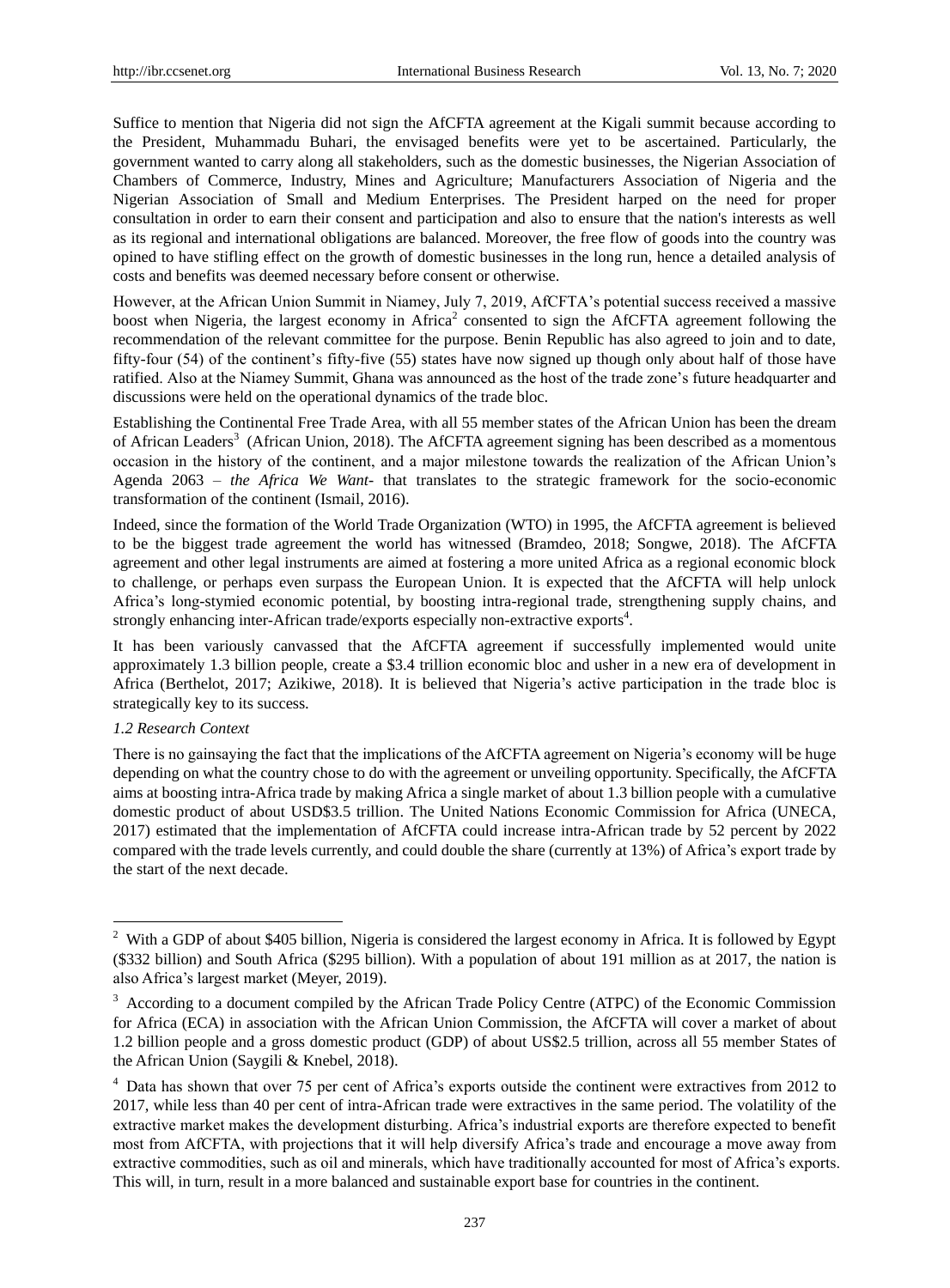-

There are also opportunities for greater employment in the continent which has a teeming youth population<sup>5</sup>. For itinerant traders, businessmen and women who currently operate at the informal level, there is greater potential for trade integration which will facilitate easier mobility across the continent with reduced costs in terms of border fees, transport cost, insecurity and harassment especially for the women<sup>6</sup> (Andriamahatana & Chidede, 2018; Bramdeo, 2018).

However, for an undiversified and relatively under-developed economy like Nigeria, which relies heavily on oil exports, the benefits of AfCFTA, ipso facto, will likely be less compared to countries like South Africa and Egypt. Indeed, Nigeria"s officials have already expressed concern that the country could be flooded with low-priced goods, compounding the efforts to resuscitate moribund local manufacturing, agribusinesses and small and medium enterprises<sup>7</sup> in the country (Azikiwe, 2018).

Moreover, there is the fear of dumping of goods from the more manufacturing-oriented nations like South Africa to a consumption-oriented nation like Nigeria. For instance, the cost of production of goods in Nigeria is estimated to be higher compared to some countries like South Africa and Egypt (Azikiwe, 2018.) This means that these countries with low production costs can afford to export goods into Nigeria and sell at lower prices. Consequently, the domestic businesses would be unable to compete favorably as Nigerians would eventually settle for these cheaper alternatives. It has been suggested that as long as Nigeria remains a net importer of goods and services, due to very low technological strength and attendant high production costs (among other reasons) yet with a very large population, it will be a dumping ground for goods and services from other African countries (Ogunyemi, 2017; Ikokwu, 2018). To this end, the Nigeria Labour Congress has argued that the unhindered movement of businesses and professionals which would harm could open the Nigerian borders to unfettered foreign interference local content and pose a threat to national security and safe practices.

According to Berthelot (2017), as soon as the AfCFTA comes into effect, assented member states will need to drop 90 percent of their tariffs for imports from other member states, thereby depriving the partner states of the opportunity to generate revenue through imposition of tariffs and duties. Businesses around the continent currently charge higher tariffs when they export within Africa than when they export outside it. The average tariff is put at 6.1 per cent. AfCFTA is expected to progressively eliminate tariffs on intra-African trade, making it easier for African businesses to trade within the continent and tap from the huge potential of a larger African market.

This will be disheartening for Nigeria which currently has a tax-to-GDP ratio of 6% considered to be the lowest in the continent. From the foregoing therefore, it is hard to conjecture how the AfCFTA deal will ultimately plays out for the Nigeria"s economy. To this end, the key objectives of this study are to:

- a) Provide an evidence-based analysis on the purported benefits of AfCFTA on the Nigerian economy using the country"s trade dynamics.
- b) Ascertain from the country's trade dynamics<sup>8</sup> whether the facts support the purported benefits enunciated in the AfCFTA agreement.

<sup>&</sup>lt;sup>5</sup> Africa's growing youth population and absence of opportunities are huge concerns of development experts in the continent. AfCFTA is projected to produce jobs for this bulging youth population. This is possible because extractive exports, on which Africa"s trade is currently based, are less labor-intensive than manufactured products and agricultural goods that will benefit most from AfCFTA. With the promotion of more labor-intensive trade, AfCFTA will generate more employment and create opportunities.

<sup>&</sup>lt;sup>6</sup> For women across the continent, estimated to account for about 70 per cent of informal cross-border trade in Africa, the agreement will facilitate freer and secured movement and trade. With reduced tariffs, AfCFTA will make it more affordable for informal traders to operate through "formal channels", which offer more protection from harassment, robbery and confiscation of goods as currently operates. It is also projected to provide simplified clearing procedure alongside reduced import duties for women traders.

 $7$  With about 80 per cent of the Nigeria's business and indeed the continent's businesses tied to Small and Medium Scale Enterprises – these sectors are key to growth across Africa. Studies have shown that these businesses usually struggle to penetrate more advanced inter-continent markets, but are well positioned to tap into regional export destinations and can use regional markets as stepping stones for expanding into overseas markets in the nearest future through the AfCFTA.

<sup>&</sup>lt;sup>8</sup> By trade dynamics, the study considers issues relating to international trade like transportation costs, trade policy barriers, communication and information costs, contract enforcement costs, legal and regulatory costs and local distribution costs.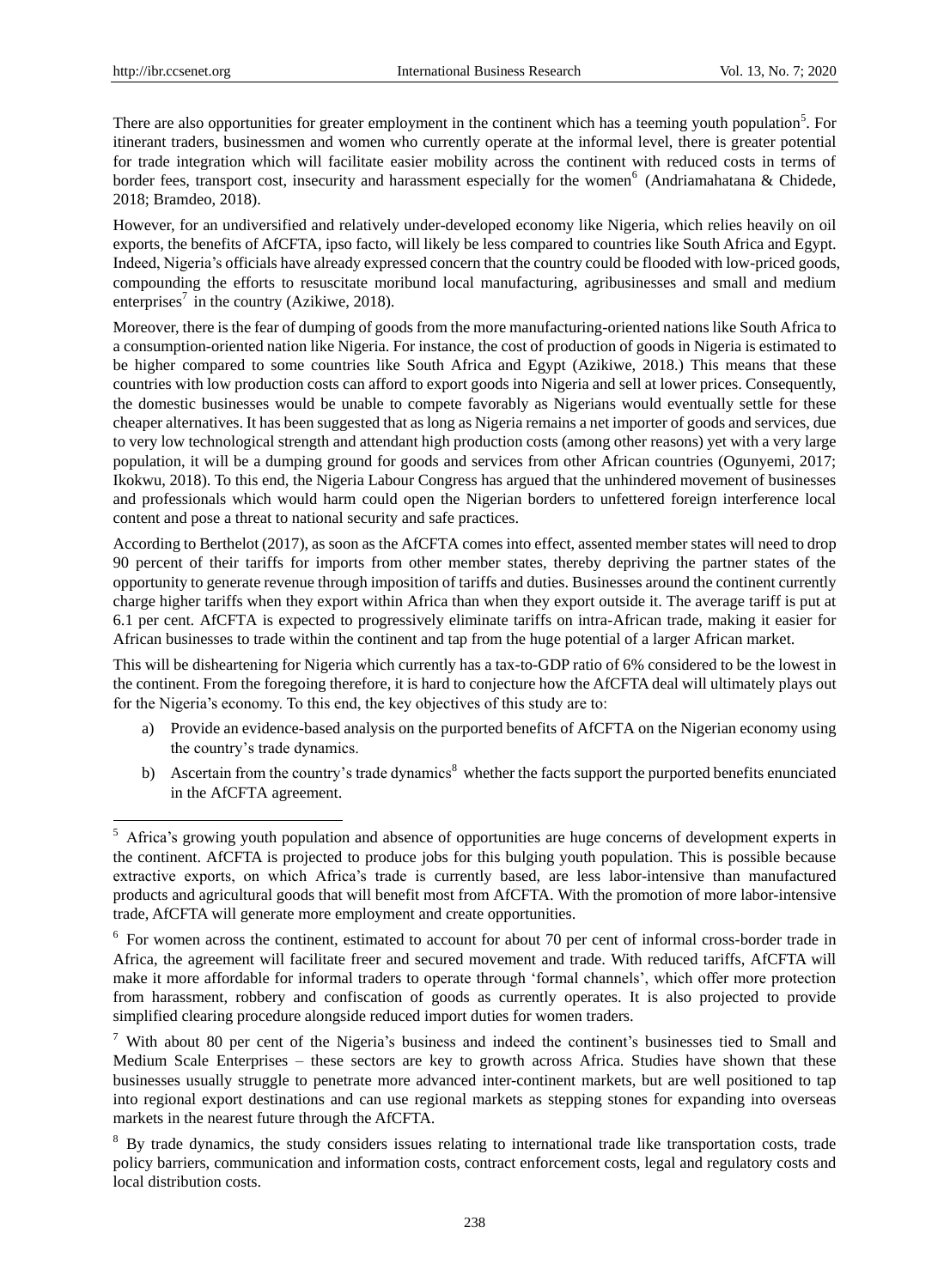-

To do this, the paper undertakes an analysis of Nigeria"s comparative advantage (or disadvantage) on the basis of trade costs<sup>9</sup> in Nigeria vis-à-vis her major economic rivals in the continent especially South Africa, Egypt and Ghana.

The rest of the paper is structured as follows: section two provides a short review of theoretical and empirical literature and section three presents the methodological approach adopted by the study. Section four focused on Nigeria"s trade analytics and discussions that ensued therein, while section five concludes the paper with policy recommendations.

## **2. Theoretical and Empirical Review**

The study is underpinned by the Heckscher (1919) and Bertil-Ohlin (1933) or H-O theory. Heckscher and Ohlin (1919) and Bertil-Ohlin (1933) developed a theory to explain the reasons for differences in relative commodity prices and competitive advantage between two nations. According to their joint theory, a nation will export the commodity whose production requires intensive use of the nation"s relatively abundant and cheap factors, and import the commodity whose production requires intensive use of the nation"s scarce and expensive factors. Thus, a country with an abundance of cheap labour would export labor-intensive products and import capital-intensive goods and vice versa. The theory seems to suggest that the patterns of trade are determined by factor endowment rather than productivity.

Embedded in the H-O model is the assumption of a free trade, but in reality, there is no free trade as there are transport costs and other trade impediments which affect trade flows among countries (Busse, 2003). This study therefore, extends the H-O model with a slight deviation from the specific factors in the model assumptions. This extension allows for the inclusion of total trade costs (TTCs) into the H-O model by relaxing the assumption of free trade (absence of trade costs). The rationale for this extension is because the H-O model failed to capture the entire components of trade costs (Brooks & Ferrarini, 2010). Total trade cost in the context of this study, is defined as the aggregation of international trade costs and domestic trade costs, the introduction of which forms part of the justification for the analysis in this study.

To ascertain the specific indicators for measuring trade cost, the study followed the approach by Barnekow & Kulkarni (2017) which combined trade-related infrastructure with domestic regulatory measures. Moreover, Greenaway, et al. (2009) combined institutional quality with trade-related infrastructure measures, while Duval and Utokham (2012) combined trade policy barrier measures and domestic regulatory measures. For robustness, this study adopted the combination of the four measures of trade costs identified in the literature which include: trade policy barriers indicators, trade-related infrastructure measures, institutional quality measures and domestic (within-border-related) regulatory measures. The rationale for the inclusion of all these trade costs components is due to the modification in the H-O theory in order to elicit the differential impact of each component of the trade costs on trade flows into and out of Nigeria.

It must be noted at this point that there seems to be a broad consensus in literature for a significant trade potential and welfare gains associated with trade costs reduction (Greenaway et al, 2009; Hoekman & Nicita, 2011; Ueki, 2015). For instance, in Sub-Saharan Africa (SSA), a number of studies have investigated the causal link between trade costs and trade flows (Portugal-Perez & Wilson, 2008; Adewuyi & Bankole, 2012; Ackah et al., 2012; Deen-Swarry, et al., 2012; Ackah et al., 2013; Hoppe, et al., 2013).

However, only Adewuyi and Bankole (2012) and Hoppe et al., (2013) focused their study on Nigeria. Adewuyi and Bankole (2012) used largely tariffs in their estimation while Hoppe et al (2013) made use of regulatory and security barriers as trade costs measures.

In recent times, studies have been carried out to estimate the potential benefits of AfCFTA on the economies of various African states in general, and West African region in particular. Notable among such studies is Mevel and Karingi (2012) who worked on "Deepening Regional Integration in Africa: A Computable General Equilibrium (CGE) Assessment of the Establishment of the AfCFTA" in forecasting the broad result of AfCFTA. Oyejide (2018) and Oyejide (2019) focused on the "Impact of AfCFTA on Nigeria"s Manufacturing Sector" and "Impact of AfCFTA on Nigeria"s Agricultural Sector" respectively. There is also a study by a Nigerian Study Group (2019) on the "Impact and Readiness Assessment for AfCFTA Implementation in Nigeria". However, none of these studies incorporated trade costs in their estimation and modeling of trade benefits to Nigeria which will accrue from the

<sup>&</sup>lt;sup>9</sup> Trade costs include all costs incurred which will increase the prices of traded goods from the process of production to delivery, between the exporters (or producers) to the domestic consumers in the importing countries, and from domestic producers to ultimate consumers.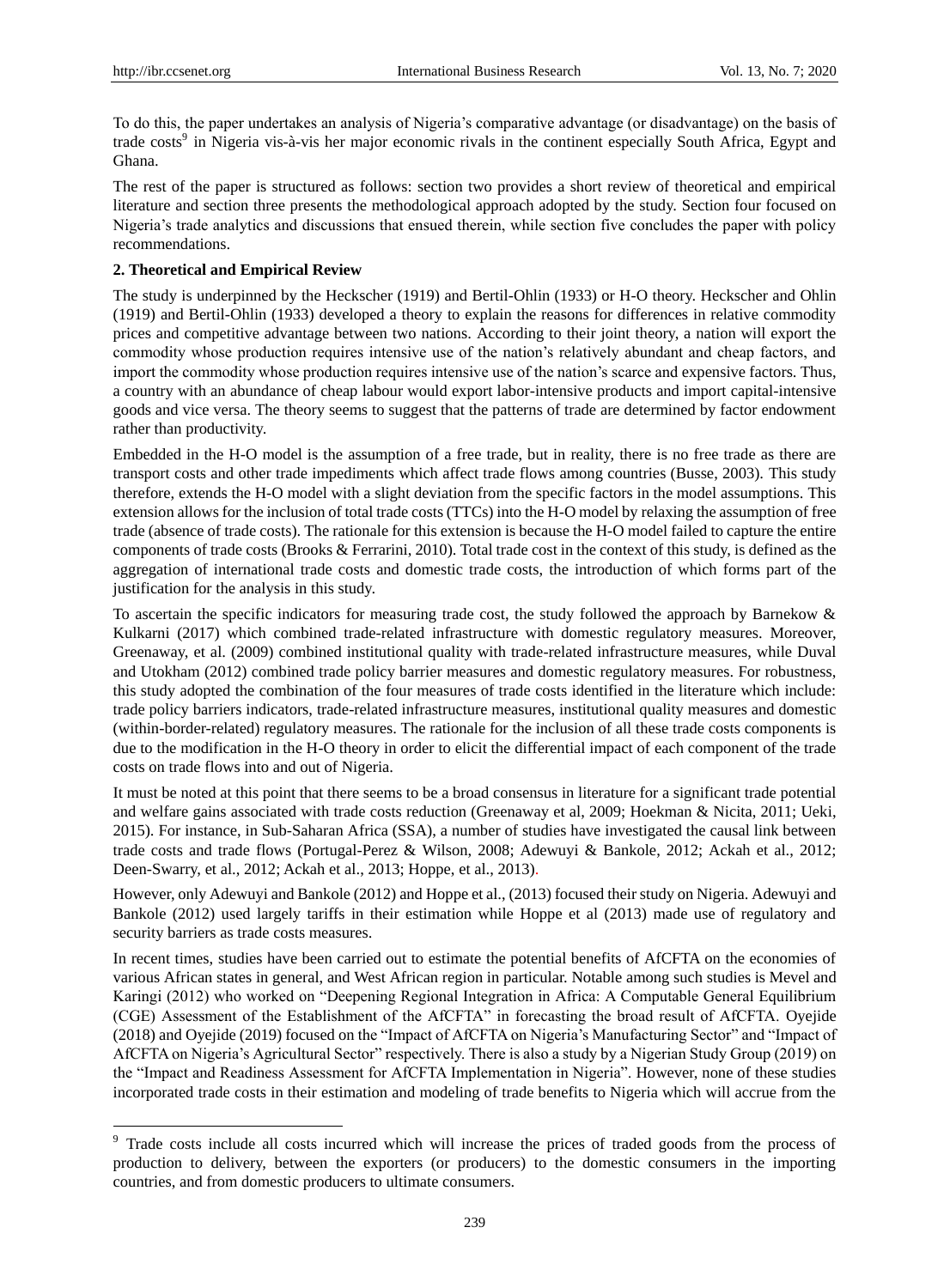AfCFTA agreement. An exception is the unpublished work of Wahab (2019) which focused on "Trade Costs and Bilateral Trade Flows between Nigeria and its Major Trading Partners". His work used aggregated trade costs to measure the potential trade benefits (or disequilibrium) to Nigeria vis-à-vis her trading partners. However, his analysis was not within the context of the AfCFTA deal. Ostensibly, this study is the first to incorporate aggregated trade costs to interrogate the potential benefits enunciated in the AfCFTA agreement to which Nigeria has formally assented. It is expected that this approach will help us to better understand how trade costs impact on trade flows into Nigeria and provide the basis for analyzing whether the country can optimally benefit from the AfCFTA agreement to which they are now a party.

#### **3. Methodology**

#### *3.1 Design*

The methodological approach adopted by the study is largely descriptive with anecdotal evidence gleaned from World Development Indicators and World Integrated Trade Solutions for the period 2005 – 2018.

#### *3.2 Analytical Framework*

The study adopted the content analytical framework with which data on Nigeria"s tariff regime and border-related regulatory measures were analyzed and compared with selected peer countries and major trading partners in Africa. Analysis was also done on trade-related infrastructure position in the country, maritime logistics and accessibility index, commodity structure of the country"s export and imports as well as trade policy posture. This approach will show in comparative terms whether Nigeria is in a competitive position to gain optimally from the AfCFTA deal vis-à-vis her major competitive rivals in the African region.

#### **4. Data Presentation and Analysis**

#### *4.1 Nigeria's Trade Statistics*

Available statistics shows that Nigeria has a poor record in terms of contribution to global trade. However, there is no agreement on the approximate cause of the country"s poor performance in global trade. It has been argued that Nigeria"s lack-luster performance in global trade is largely attributable to high and rising cost of trade occasioned by trade policy barriers, trade-related infrastructure deficiencies, domestic regulatory bottlenecks as reflected in the logistics performance index (LPI) and doing business trading across borders index (TBI) and poor institutional quality (UNCTAD, 2012, 2013, 2014, and 2015).

To put the analysis in proper perspective, we present comparative trade statistics for the country vis-à-vis other major trading partners in Europe and potential competitors from the African region for the period 2005 – 2018, covering periods prior to the trade facilitation agreement (TFA) (2005 - 2013) and period of trade facilitation agreement (2014 - 2018).

| Year | % of Total                   | % of Total                   | <b>Total Trade</b> | <b>Tariff</b>            | <b>Tariff (All</b>       |
|------|------------------------------|------------------------------|--------------------|--------------------------|--------------------------|
|      | <b>Merchandise</b> (Imports) | <b>Merchandise (Exports)</b> |                    |                          | Products)                |
| 2005 | 16.87                        | 1.11                         | 17.98              | 13.07                    | $\overline{\phantom{a}}$ |
| 2006 | 17.62                        | 1.01                         | 18.63              | 13.04                    | 10.55                    |
| 2007 | 19.86                        | 1.09                         | 21.05              | 12.07                    | 10.59                    |
| 2008 | 17.89                        | 1.07                         | 18.96              | 9.79                     | 10.62                    |
| 2009 | 18.61                        | 1.09                         | 19.70              | 9.70                     | 10.82                    |
| 2010 | 21.42                        | 1.26                         | 22.67              | 9.61                     | 9.94                     |
| 2011 | 22.42                        | 1.31                         | 23.78              | 10.2                     | 11.06                    |
| 2012 | 15.16                        | 1.55                         | 16.71              | $\overline{\phantom{a}}$ | 11.16                    |
| 2013 | 15.78                        | 1.10                         | 16.88              | 9.9                      | $\overline{\phantom{a}}$ |
| 2014 | 15.79                        | 1.24                         | 17.03              | 11.78                    | 11.35                    |
| 2015 | 16.06                        | 1.04                         | 17.10              | 8.4                      | 11.76                    |
| 2016 | 19.84                        | 0.99                         | 20.82              | 9.72                     | 11.27                    |
| 2017 | 15.55                        | 1.12                         | 16.67              | $\overline{\phantom{a}}$ | 12.44                    |
| 2018 | 12.52                        | 1.08                         | 12.60              | 8.88                     | 12.60                    |

Table 4.1.1. Nigeria"s Selected Trade Statistics

Source: World Development Indicators, 2019

As shown in Table 4.1.1, Nigeria's trade statistics have been dismal over the last two decades. For instance, for the period 2005 – 2018, the total trade volume in Nigeria has hovered around 16-20%. In terms of contribution to global trade, this amount to less than 1% contribution to global trade (UNCTAD, 2018). Again, the country"s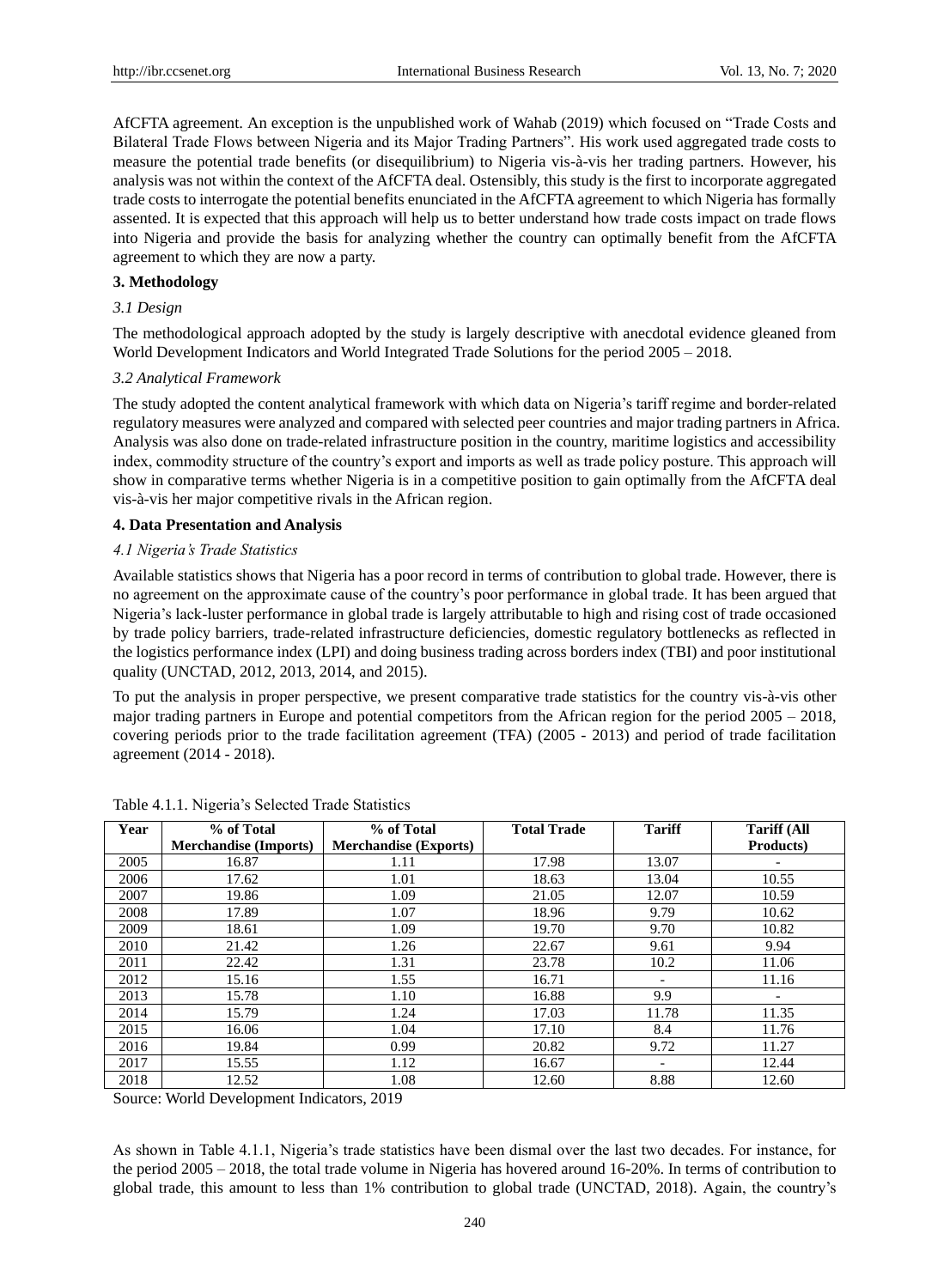export trade has hovered around 1% - 2% for the entire period 2005 – 2018. In other words, in terms of contribution to global trade, the country"s contribution to global export was approximately 0.6% in 2011 and by 2018; it has depreciated to approximately 0.20% (UNCTAD, 2018). In terms of global imports, the story is not better. Indeed, the country"s share of global import has oscillated from 0.15% in 2005 to approximately 0.20% in 2018 (UNCTAD, 2018).

| Year | <b>GDP Growth Rate</b> | <b>GDP Per Capita</b> | <b>Population Growth Rate</b> |
|------|------------------------|-----------------------|-------------------------------|
| 2005 | 6.44                   | 3.72                  | 2.59                          |
| 2006 | 6.06                   | 3.33                  | 2.61                          |
| 2007 | 6.59                   | 3.82                  | 2.63                          |
| 2008 | 6.76                   | 3.97                  | 2.65                          |
| 2009 | 8.04                   | 5.20                  | 2.66                          |
| 2010 | 8.01                   | 5.16                  | 2.67                          |
| 2011 | 5.31                   | 2.53                  | 2.68                          |
| 2012 | 4.23                   | 1.47                  | 2.68                          |
| 2013 | 6.67                   | 3.85                  | 2.68                          |
| 2014 | 6.31                   | 3.51                  | 2.67                          |
| 2015 | 2.65                   | $-0.03$               | 2.65                          |
| 2016 | $-1.62$                | $-4.17$               | 2.63                          |
| 2017 | 0.81                   | $-1.79$               | 2.61                          |
| 2018 | 1.94                   | $-0.67$               | 2.59                          |

Table 4.1.2. Nigeria"s Selected Development Statistics

Source: World Economic Forum, 2018

Moreover, as can be seen from Tables 4.1.1 and 4.1.2, Nigeria's export-GDP ratio has fluctuated between 18.2% in 2005 to approximately 22% in 2017 (WEF, 2018). This trend is not encouraging as the country trails much behind other countries with comparable characteristics in the African continent.

Table 4.1.3. Cross Border Trade Indicators for Nigeria and its major Trading Partners (2005-2013 and 2014-2018)

| <b>EXPORTS</b>       |                 |                                   |                |                    |                               |  |  |
|----------------------|-----------------|-----------------------------------|----------------|--------------------|-------------------------------|--|--|
|                      |                 | <b>PRE-TFA Period (2005-2013)</b> |                |                    | During TFA-period (2014-2018) |  |  |
| <b>Countries</b>     | Number of       | Days                              | Cost (US\$ per | Time:              | Cost (US\$ per                |  |  |
|                      | <b>Document</b> | spent                             | container)     | <b>Documentary</b> | container):                   |  |  |
|                      | required        |                                   |                | compliance         | documentary                   |  |  |
|                      |                 |                                   |                | (hours)            | compliance                    |  |  |
| Nigeria              | 9.1             | 26.6                              | 1195.78        | 131                | 250.0                         |  |  |
| Belgium              | 4               | 9                                 | 1233.67        |                    | $\Omega$                      |  |  |
| <b>Brazil</b>        | 6               | 14.7                              | 1378.81        | 22                 | 226.00                        |  |  |
| China                | 8               | 212                               | 503.67         | 21                 | 85.00                         |  |  |
| Cote d'Ivoire        | 9               | 24.1                              | 1659.67        | 120                | 136.00                        |  |  |
| France               | 3               | 11.4                              | 1285.00        |                    | $\Omega$                      |  |  |
| Germany              | 4               | 8.3                               | 852.78         |                    | 45.00                         |  |  |
| Ghana                | 6               | 22.3                              | 765.00         | 89                 | 155.00                        |  |  |
| Egypt                | $\overline{7}$  | 19.1                              | 960.00         | 40                 | 99.00                         |  |  |
| Italy                | 3               | 19.9                              | 1260.33        |                    | $\Omega$                      |  |  |
| Japan                | 3               | 11                                | 884.92         | $\overline{2}$     | 60.00                         |  |  |
| Netherlands          | 4               | $\overline{7}$                    | 920.00         |                    | $\Omega$                      |  |  |
| Norway               | 4               | 8                                 | 963.78         | $\mathfrak{2}$     | $\Omega$                      |  |  |
| Singapore            | 3               | 6                                 | 443.11         | $\overline{2}$     | 37.00                         |  |  |
| South Africa         | 6.6             | 23                                | 947.02         | 68                 | 170.00                        |  |  |
| Spain                | 4               | 10                                | 1194.89        |                    | $\Omega$                      |  |  |
| Sweden               | 3               | 9                                 | 673.44         |                    | 40.00                         |  |  |
| Turkey               | 7.2             | 14.8                              | 909.00         | 5                  | 87.00                         |  |  |
| United Arab Emirate  | 3.4             | 8                                 | 559.22         | 6                  | 178.00                        |  |  |
| United Kingdom       | 4               | 9.1                               | 1015.00        | 4                  | 25.00                         |  |  |
| <b>United States</b> | 3               | 6                                 | 1030.44        | $\overline{c}$     | 60                            |  |  |

Source: Computation based on Data from World Economic Forum (cited in Wahab, 2019)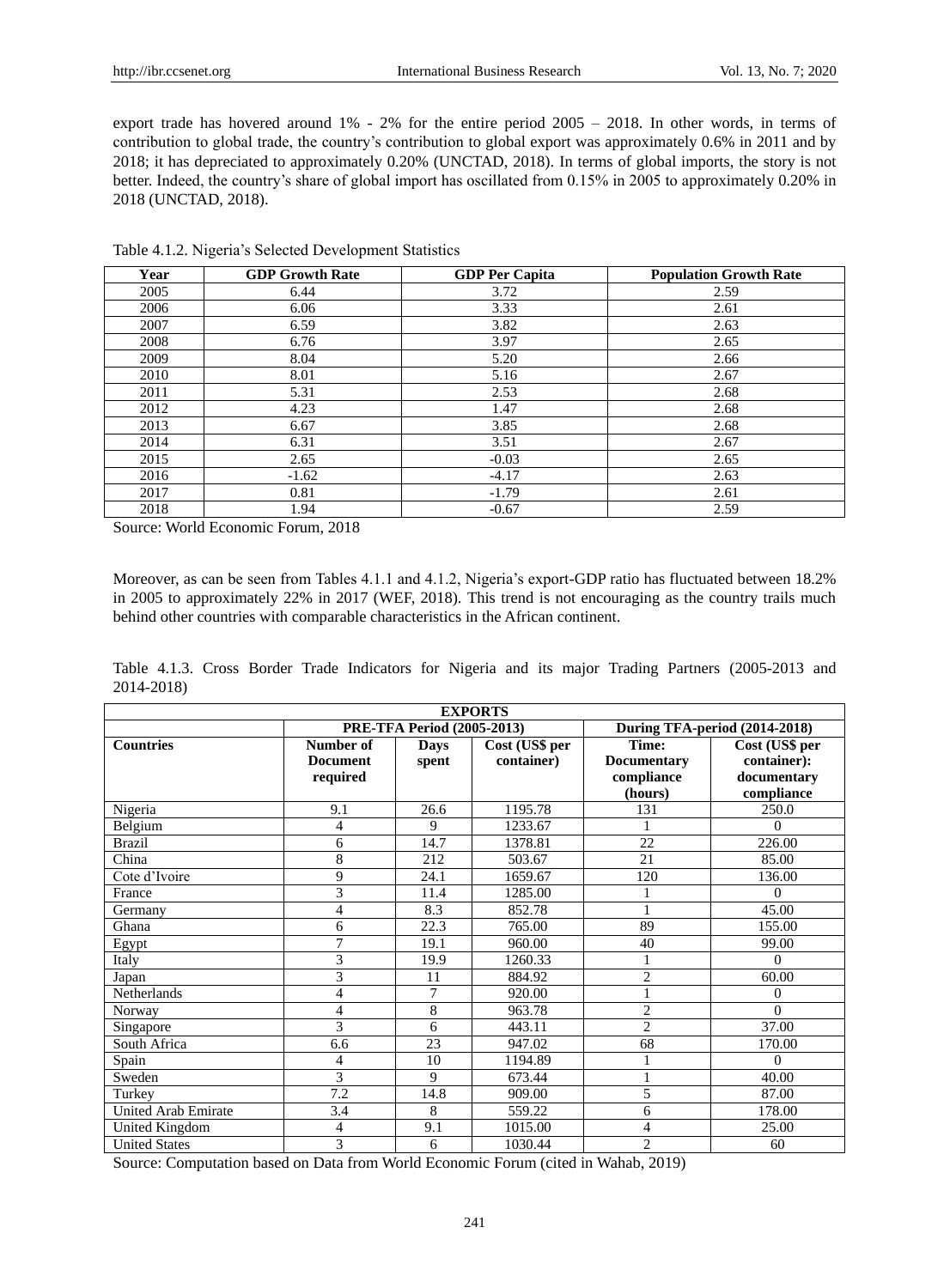As presented in Table 4.1.3, cross border trade statistics for Nigeria are not favourable or competitive when juxtaposed with peer countries in the region and major trading partners in Europe and United States. For instance, it takes an average of 9 documents to process export transaction from Nigeria as against 6 in Ghana, 7 in Egypt and 7 in South Africa. Elsewhere, it takes about 3 documents in Sweden, 4 in Spain, 4 in United Kingdom and 3 in the United States for similar transaction. Again, it takes approximately 27 days to complete an export business in Nigeria as against 22 days in Ghana, 19 days in Egypt and 23 days in South Africa. In the United States, it takes only 6 days to complete similar transaction and 7 days in Netherlands.

In terms of cost per container in US dollar, it takes approximately US\$1,200 for export business in Nigeria as against US\$765 in Ghana, US\$960 in Egypt and US\$947 in South Africa prior to the trade facilitation agreement (TFA) in 2014. Elsewhere in Europe, it takes approximately US\$670 in Sweden per container and US\$852 in Germany and approximately US\$1,000 in the United States of America.

Moreover, during the trade facilitation agreement (TFA) era commencing at 2014, it takes 131 hours for documentary compliance for export trade in Nigeria as against 89 hours in Ghana, 40 in Egypt and 68 in South Africa. In the United States, it takes only 2 hours for documentary compliance in export and 1 hour in Spain and Sweden respectively for similar trade.

Finally, the documentary compliance cost per container during the TFA era is US\$250 in Nigeria as against US\$155 in Ghana, US\$99 in Egypt, US\$136 in Cote d"Ivoire and US170 in South Africa. Elsewhere in Europe, the process of documentary compliance for export trade per container is costless in dollar terms as obtained in France, Italy, Netherlands, Norway and Spain.

| <b>IMPORTS</b>             |                 |             |                                   |                          |                               |  |
|----------------------------|-----------------|-------------|-----------------------------------|--------------------------|-------------------------------|--|
|                            |                 |             | <b>PRE-TFA Period (2005-2013)</b> |                          | During TFA-period (2014-2018) |  |
| <b>Countries</b>           | Number of       | <b>Days</b> | Cost (US\$ per                    | <b>Time: Documentary</b> | Cost (US\$ per container):    |  |
|                            | <b>Document</b> | spent       | container)                        | compliance (hours)       | documentary compliance        |  |
|                            | required        |             |                                   |                          |                               |  |
| Nigeria                    | 13.5            | 42.1        | 1408.83                           | 173                      | 564.00                        |  |
| Belgium                    | 4               | 8.7         | 1400.00                           |                          | $\Omega$                      |  |
| <b>Brazil</b>              | 8               | 19.2        | 1567.70                           | 137.33                   | 107.00                        |  |
| China                      | 5.4             | 24.2        | 542.78                            | 66                       | 171.00                        |  |
| Cote d'Ivoire              | 13              | 38.7        | 2201.00                           | 113                      | 267.00                        |  |
| France                     | 3.9             | 12.2        | 1378.33                           |                          | $\Omega$                      |  |
| Germany                    | 4               | 7           | 874.44                            |                          | 45.00                         |  |
| Ghana                      | 7               | 42.4        | 1122.78                           | 301.33                   | 474.00                        |  |
| Egypt                      | 10              | 24.9        | 1181.67                           | 62.33                    | 142.00                        |  |
| Italy                      | 3               | 18          | 1210.33                           |                          | $\Omega$                      |  |
| Japan                      | 5               | 11          | 1090.26                           | 3                        | 100.00                        |  |
| Netherlands                | 4.8             | 6           | 982.67                            |                          | $\theta$                      |  |
| Norway                     | 5               | 7           | 820.00                            | $\overline{c}$           | $\theta$                      |  |
| Singapore                  | 3               | 4           | 415.11                            | 3                        | 40.00                         |  |
| South Africa               | 6.8             | 31.8        | 1626.11                           | 36                       | 213.00                        |  |
| Spain                      | 4.6             | 9.8         | 1265.22                           |                          | $\Omega$                      |  |
| Sweden                     | 3               | 6           | 696.33                            |                          | $\Omega$                      |  |
| Turkey                     | 9.1             | 16.7        | 1067.22                           | 11                       | 142.00                        |  |
| <b>United Arab Emirate</b> | 5.9             | 8.1         | 548.22                            | 12                       | 283.00                        |  |
| United Kingdom             | 4               | 7.1         | 1166.22                           | $\overline{c}$           | $\Omega$                      |  |
| <b>United States</b>       | 5               | 5           | 1251.22                           | 8                        | 100.00                        |  |

Table 4.1.4. Cross Border Trade Indicators for Nigeria and its major Trading Partners (2005-2013 and 2014-2018)

Source: Computation based on Data from World Economic Forum (Various Years) and Trade Data Analysis (cited in Wahab, 2019)

From Table 4.1.4, Nigeria's trade indicators for imports are not competitive enough compared to peer-countries in the region or selected major trading partners from Europe and the United States of America. For instance, it takes approximately 14 documents to complete an import trade in Nigeria compared to 7 in Ghana, 10 in Egypt and approximately 7 in South Africa. Elsewhere in Europe, it takes an average of 5 documents in Spain, 4 in Germany and the United Kingdom respectively, and 5 in the United States of America. Moreover, it takes approximately 42 days prior to TFA to complete import transactions in Nigeria as against 25 days in Egypt, 32 in South Africa and 42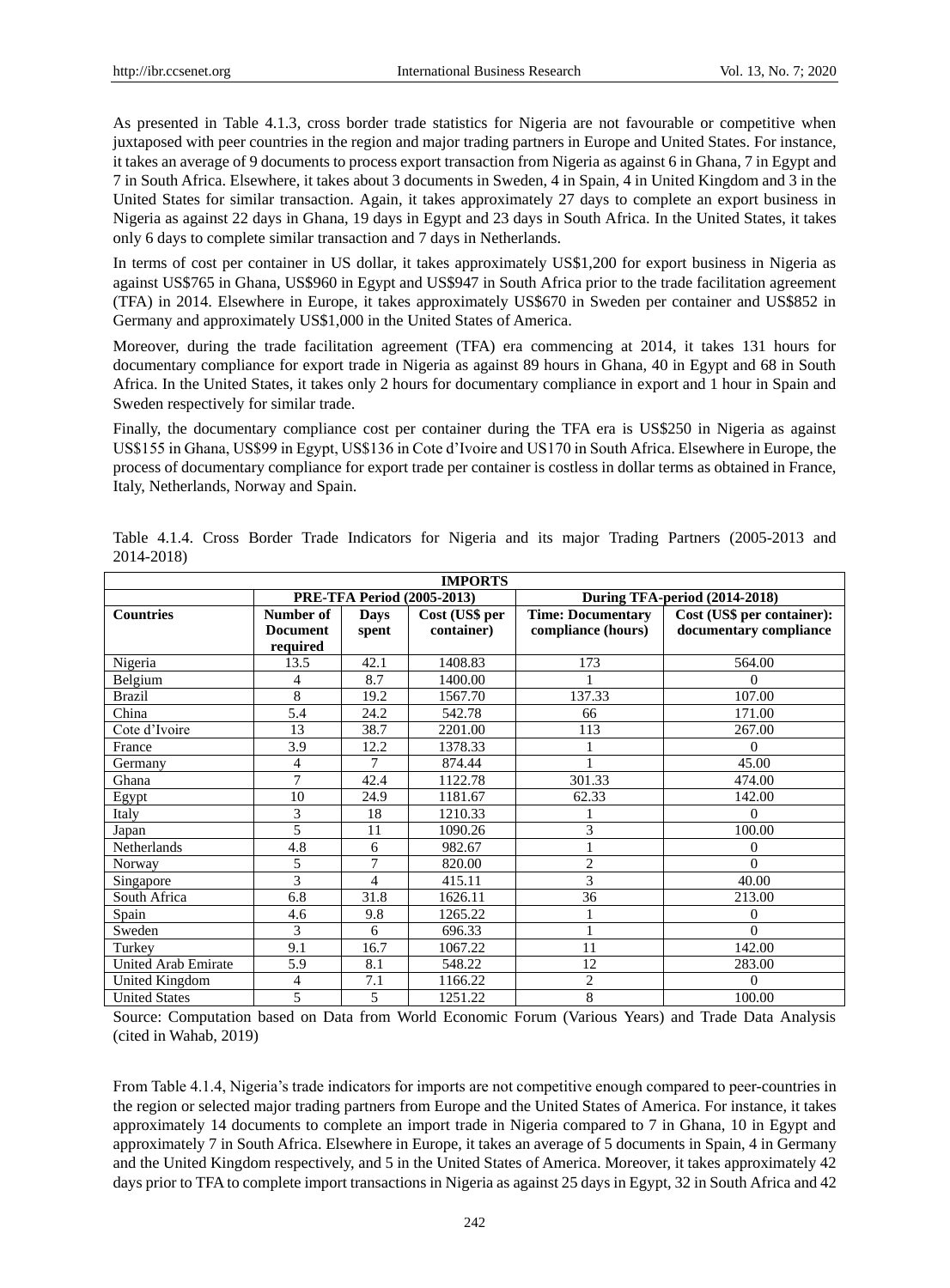in Ghana. It takes approximately 17 days in Turkey, 7 in Germany and United Kingdom and 5 days in the United States of America.

In terms of cost per container, it takes approximately US\$1,400 in Nigeria as against US\$1,122 in Ghana, US\$1,181 in Egypt and US\$1,600 in South Africa. In Singapore, it takes about US\$400 for similar transactions while it costs US\$1,166 in the United Kingdom and US\$1,251 in the United States.

Nigeria has a little comparative advantage over Ghana in terms of time taken for documentary compliance during the TFA period 2014 – 2018. It takes 173 hours in Nigeria for documentary compliance as against approximately 300 hours for Ghana. However, Nigeria compares less favourably with Egypt, South Africa and Cote d"Ivoire where it takes 62, 36 and 113 hours respectively for documentary compliance. Elsewhere, it takes only 1hour in Belgium, France, Germany, Italy, Netherlands, Spain, Sweden and 2 hours in United Kingdom for documentary compliance in import trade for the period under review.

Finally, in terms of cost (US\$) per container for documentary compliance during the TFA period, it takes approximately US\$560 in Nigeria to ensure compliance with required documentation per container as against US\$474 in Ghana, US\$142 in Egypt and US\$213 in South Africa. However, in the United States of America, it costs just US\$100, while elsewhere in Europe such as Belgium, France, Netherlands, Norway, Spain, Sweden and the United Kingdom cost (US\$) per container for documentary compliance during the TFA period is zero.

*4.2 Tariff Regime in Nigeria*

| Year | % of Total                   | % of Total                   | <b>Total Trade</b> | <b>Tariff</b>            | <b>Tariff (All</b>       |
|------|------------------------------|------------------------------|--------------------|--------------------------|--------------------------|
|      | <b>Merchandise (Imports)</b> | <b>Merchandise</b> (Exports) |                    |                          | Products)                |
| 2005 | 16.87                        | 1.11                         | 17.98              | 13.07                    |                          |
| 2006 | 17.62                        | 1.01                         | 18.63              | 13.04                    | 10.55                    |
| 2007 | 19.86                        | 1.09                         | 21.05              | 12.07                    | 10.59                    |
| 2008 | 17.89                        | 1.07                         | 18.96              | 9.79                     | 10.62                    |
| 2009 | 18.61                        | 1.09                         | 19.70              | 9.70                     | 10.82                    |
| 2010 | 21.42                        | 1.26                         | 22.67              | 9.61                     | 9.94                     |
| 2011 | 22.42                        | 1.31                         | 23.78              | 10.2                     | 11.06                    |
| 2012 | 15.16                        | 1.55                         | 16.71              | $\overline{\phantom{a}}$ | 11.16                    |
| 2013 | 15.78                        | 1.10                         | 16.88              | 9.9                      | $\overline{\phantom{a}}$ |
| 2014 | 15.79                        | 1.24                         | 17.03              | 11.78                    | 11.35                    |
| 2015 | 16.06                        | 1.04                         | 17.10              | 8.4                      | 11.76                    |
| 2016 | 19.84                        | 0.99                         | 20.82              | 9.72                     | 11.27                    |
| 2017 | 15.55                        | 1.12                         | 16.67              | $\overline{\phantom{a}}$ | 12.44                    |
| 2018 | 12.52                        | 1.08                         | 12.60              | 8.88                     | 12.60                    |

Table 4.2.1. Nigeria"s Tariff Regime (2005 – 2018)

Source: World Economic Forum, 2019

Tariff is used extensively in empirical literature as key indicator of trade policy barriers. In Nigeria, simple average tariff has reduced considerably over the years due to several bilateral and multilateral trade agreements to which Nigeria has consented. The most significant of these tariff-reduction measures being the Common External Tariff (CET) in ECOWAS, to which Nigeria is a signatory. However, average tariff regime in Nigeria is still high compared to rates in other neighboring countries and Nigeria"s other external trade partners.

As displayed in Table 4.2.1, it is observed that over the last one and half decades, Nigeria's simple average tariff rate has hovered between 8% and 13%. In other words, despite the significant reduction in tariff regimes in Nigeria over the years, the country"s average tariff rate remains high compared to its peers in the African region and other countries in Europe (World Economic Forum, 2019). Indeed, most of the countries in Europe have single digit tariff rate while Nigeria's tariff rate has remained in double-digit despite the country's best efforts.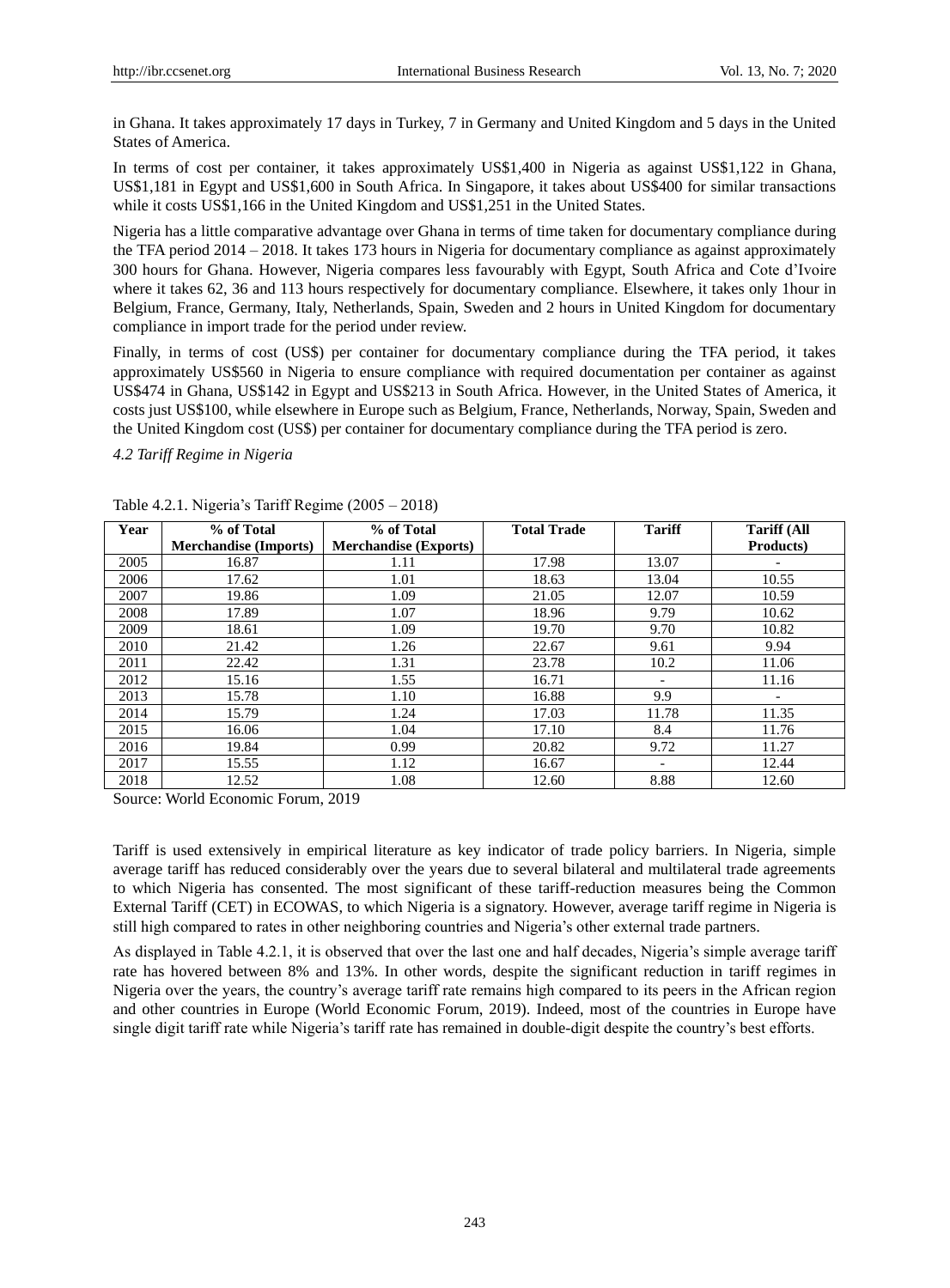|  |  |  |  | 4.3 Ease of Doing Business (EoDB) Index |  |  |
|--|--|--|--|-----------------------------------------|--|--|
|--|--|--|--|-----------------------------------------|--|--|

| Year | <b>Logistics Performance</b><br>Index* | <b>Public-Private Partnership</b><br><b>Investments in Transportation</b><br>(US\$) | <b>Ease of Doing Business</b> |
|------|----------------------------------------|-------------------------------------------------------------------------------------|-------------------------------|
| 2005 | 1.12                                   | 2,355,400                                                                           | 120                           |
| 2006 | 1.85                                   | 322,140                                                                             | -                             |
| 2007 | 2.23                                   | 40,000                                                                              | -                             |
| 2008 | 2.20                                   | 382,000                                                                             | 120                           |
| 2009 | 2.21                                   | ٠                                                                                   | 125                           |
| 2010 | 2.43                                   | $\overline{a}$                                                                      | 133                           |
| 2011 | $\qquad \qquad \blacksquare$           | 259,400                                                                             | 133                           |
| 2012 | 2.27                                   |                                                                                     | 138                           |
| 2013 |                                        |                                                                                     | 147                           |
| 2014 | 2.56                                   | 4,400,000                                                                           | 170                           |
| 2015 | $\overline{\phantom{0}}$               |                                                                                     | 170                           |
| 2016 | 2.40                                   | 3,200,000                                                                           | 169                           |
| 2017 | 2.42                                   | 3,670,003                                                                           | 145                           |
| 2018 | 2.50                                   | 3,270,665                                                                           | 146                           |

#### Table 4.3.1. Nigeria"s Selected Trade-Related Statistics

\*Quality of trade and transport-related infrastructure ( $1 =$  low to  $5 =$  high)

Source: World Economic Forum (2019)

In terms of the ease of doing business, Nigeria has not also fared well in its global ranking on the EoDB index. The global ranking on the ease of doing business is based on a country"s score on the composite indices for ease of doing business. A country is assigned a low numerical value if the regulatory environment is adjudged conducive to doing business. Over the years, Nigeria"s ranking based on these indicators shows that the country has never been conducive for businesses to thrive due to restrictive and stifling regulatory and operating environment, especially high cost of doing business.

From Table 4.3.1, the lowest ranking Nigeria has attained is 120 for the entire period under review, with the ranking deteriorating. For instance, for the period 2005 to 2018, it takes an average of 8 to 14 documents respectively when exporting or importing into the country (UNCTAD, 2018; World Bank, 2018). This is high compared with peer countries in Africa and Nigeria"s trading partners in Africa and the rest of the world. Moreover, for the period 2005 to 2018, it takes an average of 25 to 43 days respectively to ship goods in and out of Nigeria. This is also considered very high in comparison with the average shipping time for other countries in Africa and other nations of the world.

However, there appears to be a considerable respite with the implementation of trade facilitation agreement (TFA) in December 2013. The requirements for cross border trade has been simplified and integrated into two (that is, time to export/import, documentary compliance (hours) and cost to export/import, documentary compliance (US\$). Though the TFA has considerably reduced the time and cost of exporting and importing goods in and outside Nigeria, yet these costs remain higher relative to her trading partners that transact at very low time and even zero cost.

## *4.4 Infrastructure Indices in Nigeria*

## 4.4.1 Roads

Generally, infrastructural facilities in Nigeria are grossly inadequate compared to the country"s economy and teeming population. In terms of roads infrastructure, Nigeria has the lowest road-to-population ratio in Africa. For instance, the country's total stock of road network is approximately 193,000 km in 2017. The country's population has grown from approximately 95 million in 1990 census to 123 million in 2000 and 191 million in 2017, while total road network has increased from about 122,000 km in 1990 to approximately 194,000 km in 2017. Statistically, the progression has been at the ratio of 0.001:0.002:0.001 in 1990, 2000 and 2017 respectively (World Economic Forum, 2019; World Fact Book, 2018). The road-to-population ratio in Nigeria is extremely low even by African standards, and deteriorating. This has grave implication for movement of people and goods. By implication, huge pressure is created on the available road network, consequently resulting in exorbitant transportation and delivery costs in moving goods from producers to consumers.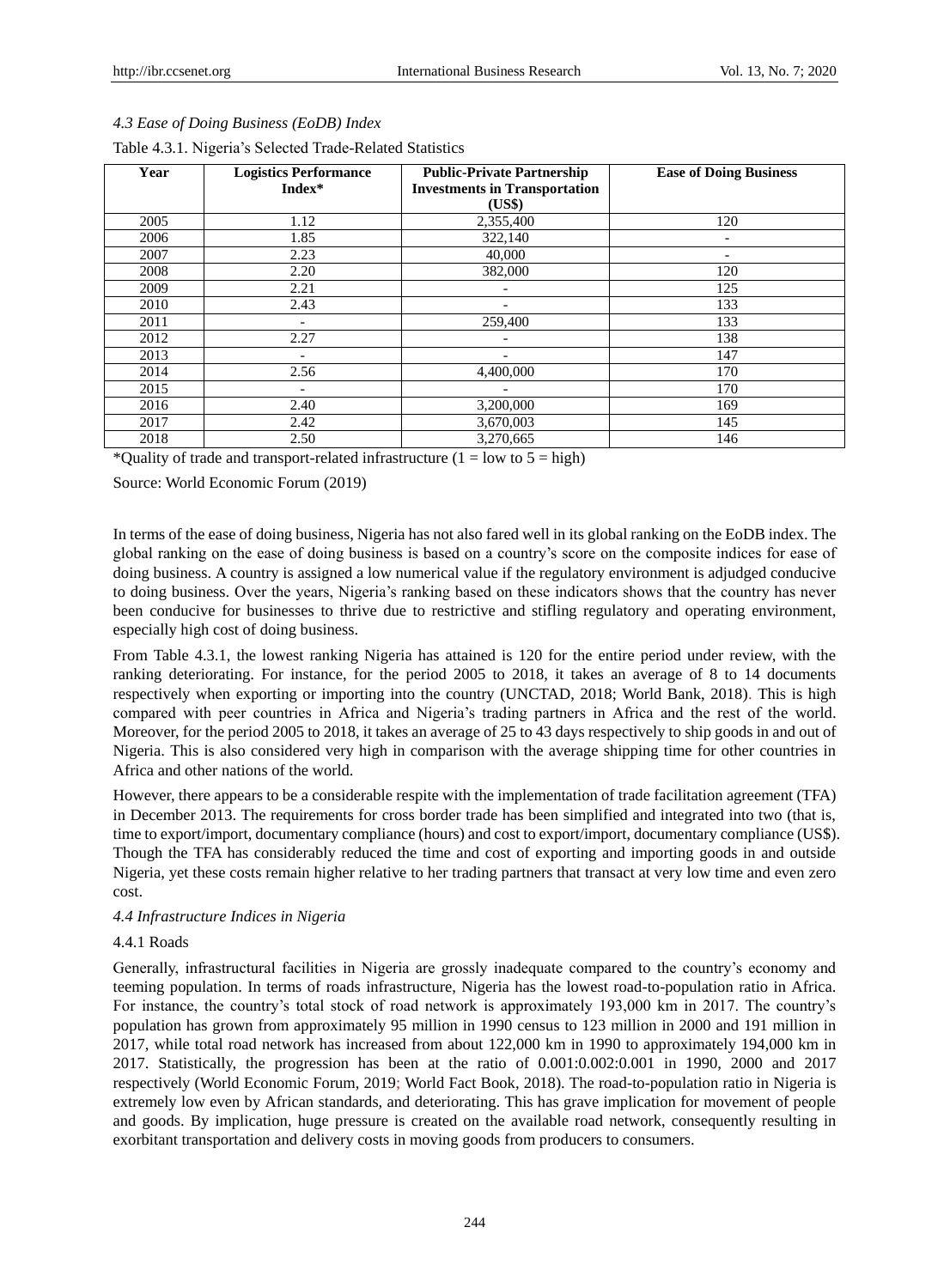## 4.4.2 Maritime Infrastructure

Maritime infrastructure in Nigeria is not developed either and offers little respite in terms of movement of goods and people. The pressure in road network in Nigeria could have been ameliorated if the maritime avenues are developed. However, very negligible trade-related movement is conducted through the maritime corridor in Nigeria despite the abundance of navigational waterways in the country. Globally, accessibility and connectivity to maritime infrastructure is measured by the Liner Shipping Connectivity Index (LSCI), hence used as proxy for accessibility to global trade. The index ranges from 0 to 100 and is generally computed from five major components of connectivity: the number of ships, the total container-carrying capacity of ships, maximum vessel size, number of services, and number of companies that deploy container ship on services. The higher the connectivity index, the easier it is, ipso facto, to effectively participate in global trade (UNCTAD, 2018).

From Table 4.3.1, it can be seen that over the last one and half decades, Nigeria"s LSCI ranking has been very low. For instance, for the period 2005 to 2018, Nigeria"s ranking on the LSCI has averaged 18.2. This is considered low relative to peer countries in Africa like South Africa, Egypt and Ghana. This has grave implication for global trade accessibility and facilitation in Nigeria.

## *4.5 Nigeria's Trade Flows*

## 4.5.1 Nigeria"s Exports and Imports Commodity Structure

Nigeria can potentially boast of several exportable commodities like food and live animals, crude minerals, inedible, beverages and tobacco, mineral fuels, lubricants and related products, animal and vegetable oils and fats, chemicals and allied products, manufactured goods classified chiefly into machinery and transport equipment, among many other exportable items.

Nigeria"s export and import commodity structure is shown in table 4.5.1 and 4.5.2 for exports and imports components respectively.

| <b>Total Exports to all major Trading Partners</b> |                       |           |          |          |          |  |  |
|----------------------------------------------------|-----------------------|-----------|----------|----------|----------|--|--|
| <b>Commodities</b>                                 |                       | 2005-2015 | 2016     | 2017     | 2018     |  |  |
| Food and live animals                              | Value                 | 1278.14   | 997.23   | 765.04   | 967.07   |  |  |
|                                                    | Share in total $(\%)$ | 1.63      | 1.21     | 1.66     | 3.29     |  |  |
| Beverages and tobacco                              | Value                 | 81.71     | 71.09    | 22.40    | 45.73    |  |  |
|                                                    | Share in total (%)    | 0.10      | 0.09     | 0.05     | 0.16     |  |  |
| <b>Crude Minerals</b>                              | Value                 | 2422.22   | 724.37   | 917.91   | 731.36   |  |  |
|                                                    | Share in total (%)    | 2.75      | 0.88     | 2.00     | 2.49     |  |  |
| Mineral fuels and                                  | Value                 | 60988.12  | 75157.48 | 43237.55 | 27056.60 |  |  |
| lubricants                                         |                       |           |          |          |          |  |  |
|                                                    | Share in total (%)    | 92.16     | 93.00    | 94.01    | 92.05    |  |  |
| Animal and Vegetable oils                          | Value                 | 1.36      | 6.15     | 0.73     | 6.00     |  |  |
| and fats                                           |                       |           |          |          |          |  |  |
|                                                    | Share in total $(\%)$ | 0.00      | 0.01     | 0.00     | 0.02     |  |  |
| Chemicals and related                              | Value                 | 248.08    | 127.96   | 50.91    | 91.24    |  |  |
| products                                           |                       |           |          |          |          |  |  |
|                                                    | Share in total $(\%)$ | 0.37      | 0.16     | 0.11     | 0.31     |  |  |
| Manufactured goods                                 | Value                 | 974.79    | 1502.86  | 329.18   | 311.20   |  |  |
| classified chiefly into:                           |                       |           |          |          |          |  |  |
|                                                    | Share in total (%)    | 1.37      | 1.82     | 0.72     | 1.06     |  |  |
| Machinery and transport                            | Value                 | 561.26    | 2344.89  | 55.80    | 61.43    |  |  |
| equipment                                          |                       |           |          |          |          |  |  |
|                                                    | Share in total (%)    | 0.74      | 2.84     | 0.12     | 0.21     |  |  |
| Miscellaneous                                      | Value                 | 194.03    | 1546.54  | 34.06    | 25.87    |  |  |
| manufactured articles                              |                       |           |          |          |          |  |  |
|                                                    | Share in total (%)    | 0.30      | 1.88     | 0.07     | 0.09     |  |  |
| Commodities and                                    | Value                 | 134.44    | 2.47     | 577.30   | 103.94   |  |  |
| transactions                                       |                       |           |          |          |          |  |  |
|                                                    | Share in total (%)    | 0.27      | 0.00     | 1.26     | 0.35     |  |  |

| Table 4.5.1. Nigeria's Export of Selected Commodities (Trade Value in Million US\$) |  |  |
|-------------------------------------------------------------------------------------|--|--|
|                                                                                     |  |  |

Source: Computation based on data from World Integrated Trade Solution (cited in Wahab, 2019)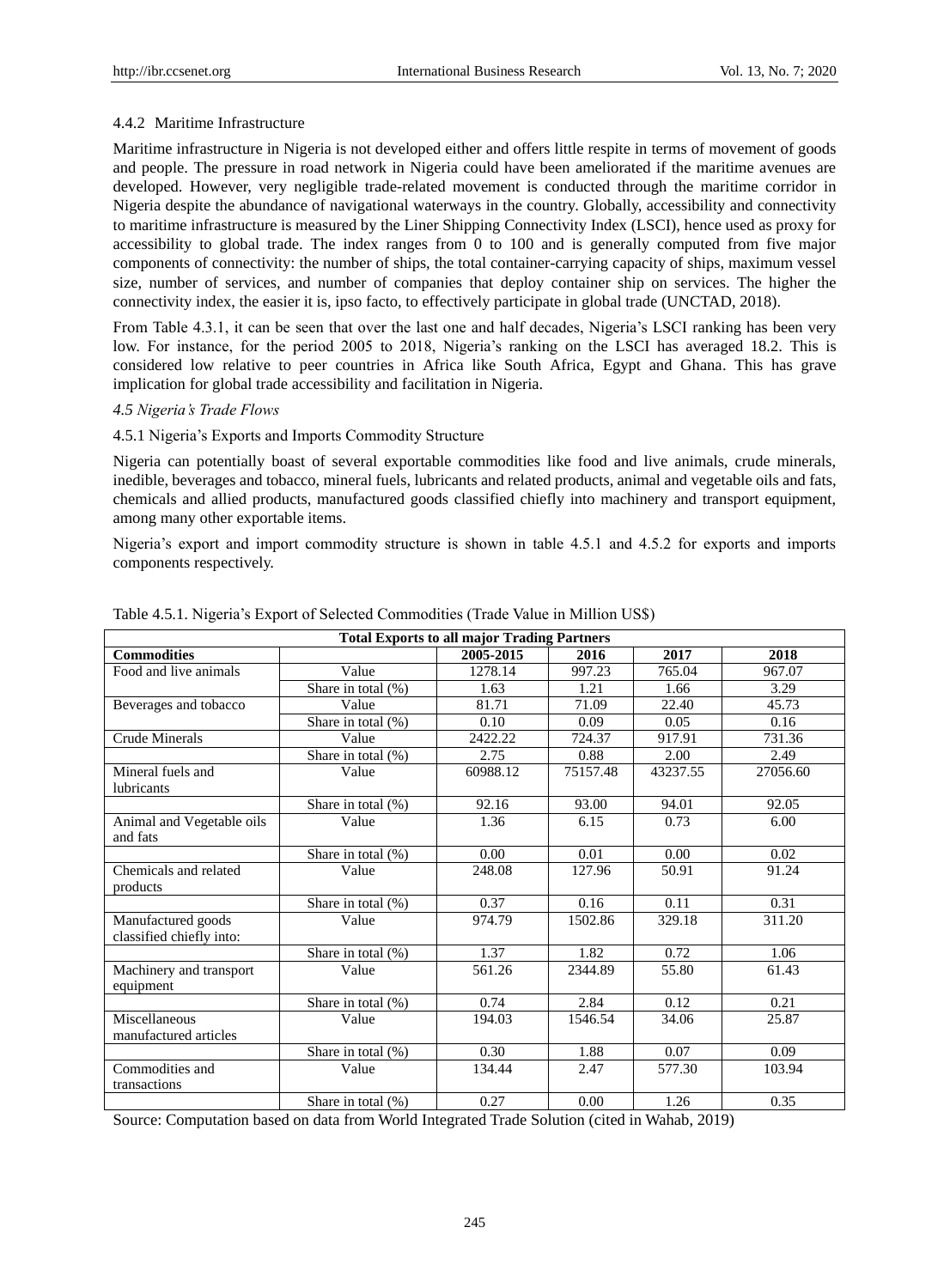|                                                | <b>Total Exports to all major Trading Partners</b> |           |          |         |         |  |  |  |
|------------------------------------------------|----------------------------------------------------|-----------|----------|---------|---------|--|--|--|
| <b>Commodities</b>                             |                                                    | 2005-2015 | 2016     | 2017    | 2018    |  |  |  |
| Food and live animals                          | Value                                              | 3908.16   | 4136.31  | 2481.60 | 1945.41 |  |  |  |
|                                                | Share in total $(\%)$                              | 13.51     | 11.45    | 7.68    | 7.87    |  |  |  |
| Beverages and tobacco                          | Value                                              | 184.07    | 255.41   | 250.91  | 221.31  |  |  |  |
|                                                | Share in total (%)                                 | 0.67      | 0.71     | 0.78    | 0.90    |  |  |  |
| <b>Crude Minerals</b>                          | Value                                              | 695.15    | 438.50   | 229.28  | 244.98  |  |  |  |
|                                                | Share in total (%)                                 | 2.01      | 1.21     | 0.71    | 0.99    |  |  |  |
| Mineral fuels and<br>lubricants                | Value                                              | 1683.71   | 6265.70  | 5561.86 | 4536.15 |  |  |  |
|                                                | Share in total (%)                                 | 5.77      | 17.34    | 17.21   | 18.36   |  |  |  |
| Animal and Vegetable oils<br>and fats          | Value                                              | 90.75     | 174.46   | 75.72   | 22.67   |  |  |  |
|                                                | Share in total $(\%)$                              | 0.32      | 0.48     | 0.23    | 0.09    |  |  |  |
| Chemicals and related<br>products              | Value                                              | 2801.00   | 3845.07  | 3453.32 | 3184.41 |  |  |  |
|                                                | Share in total (%)                                 | 11.03     | 10.64    | 10.69   | 12.89   |  |  |  |
| Manufactured goods<br>classified chiefly into: | Value                                              | 4642.91   | 5615.64  | 6520.86 | 4588.23 |  |  |  |
|                                                | Share in total $(\%)$                              | 18.11     | 15.54    | 20.18   | 18.57   |  |  |  |
| Machinery and transport<br>equipment           | Value                                              | 11267.79  | 14060.66 | 9107.72 | 6306.77 |  |  |  |
|                                                | Share in total (%)                                 | 4.50      | 3.69     | 13.04   | 13.46   |  |  |  |
| Miscellaneous<br>manufactured articles         | Value                                              | 1170.10   | 1331.87  | 4214.02 | 3327.14 |  |  |  |
|                                                | Share in total (%)                                 | 4.50      | 3.69     | 13.04   | 13.46   |  |  |  |
| Commodities and<br>transactions                | Value                                              | 172.12    | 11.48    | 415.21  | 332.77  |  |  |  |
|                                                | Share in total (%)                                 | 0.99      | 0.03     | 1.29    | 1.35    |  |  |  |

| Table 4.5.2. Nigeria's Imports of Selected Commodities (Trade Value in Million US\$) |  |  |  |  |
|--------------------------------------------------------------------------------------|--|--|--|--|
|--------------------------------------------------------------------------------------|--|--|--|--|

Source: Computation based on data from World Integrated Trade Solution (cited in Wahab, 2019)

As presented in tables4.5.1 and 4.5.2), Nigeria could rightly be described as a mono-product economy because her exports over the years consist largely of crude oil and lubricants. For instance, for the period 2005 to 2018, the country"s export of crude oil and lubricants accounted for approximately 93% of total value of all merchandise exports with export net flows of over US\$60 billion for the period. None of the other export commodities recorded anything near that value in terms of total contribution and dollar net flows.

In terms of the country"s import commodities, machinery and transport equipment dominated the scene. For instance, for the period 2005 to 2018, imports of machinery and transport equipment dominated all other commodities, accounting for approximately 34% of total imports. What this means is that Nigeria has only crude oil and lubricants to offer as export commodity, while her importation is largely manufacturing inputs with little or no local contents, as well as manufactured items. This analysis tends to support the H-O model which underpins this study in the sense of Nigeria exporting commodities for which she is naturally endowed, while importing those with no underlying natural endowment.

## *4.6 Discussion and Implication of the Study*

From the country"s trade statistics and trade dynamics highlighted in the foregoing sections, we can make the following deductions:

- a) Nigeria has not performed well in international trade especially export trade both in the continent and globally. The country"s export-to-GDP ratio is very low when compared with other countries in Africa. The implementation of AfCFTA agreement has the potential to reduce the trade costs between on-the-border and behind-the-border activities, improve competitiveness and integrate Nigeria into the global value chain. Therefore, the country stands to benefit from the AfCFTA agreement if well implemented, as the deal has potentials to open more opportunities for Nigeria to participate more actively in export trade in the continent, all other things being equal.
- b) Nigeria has a poor record in terms of ease of doing business index in the continent. This may not be unconnected to the bureaucratic procedural posture as well as insecurity challenges. Nigeria"s potential rivals in Africa like Egypt, Ghana and South Africa have better records in this regard. To this end, in a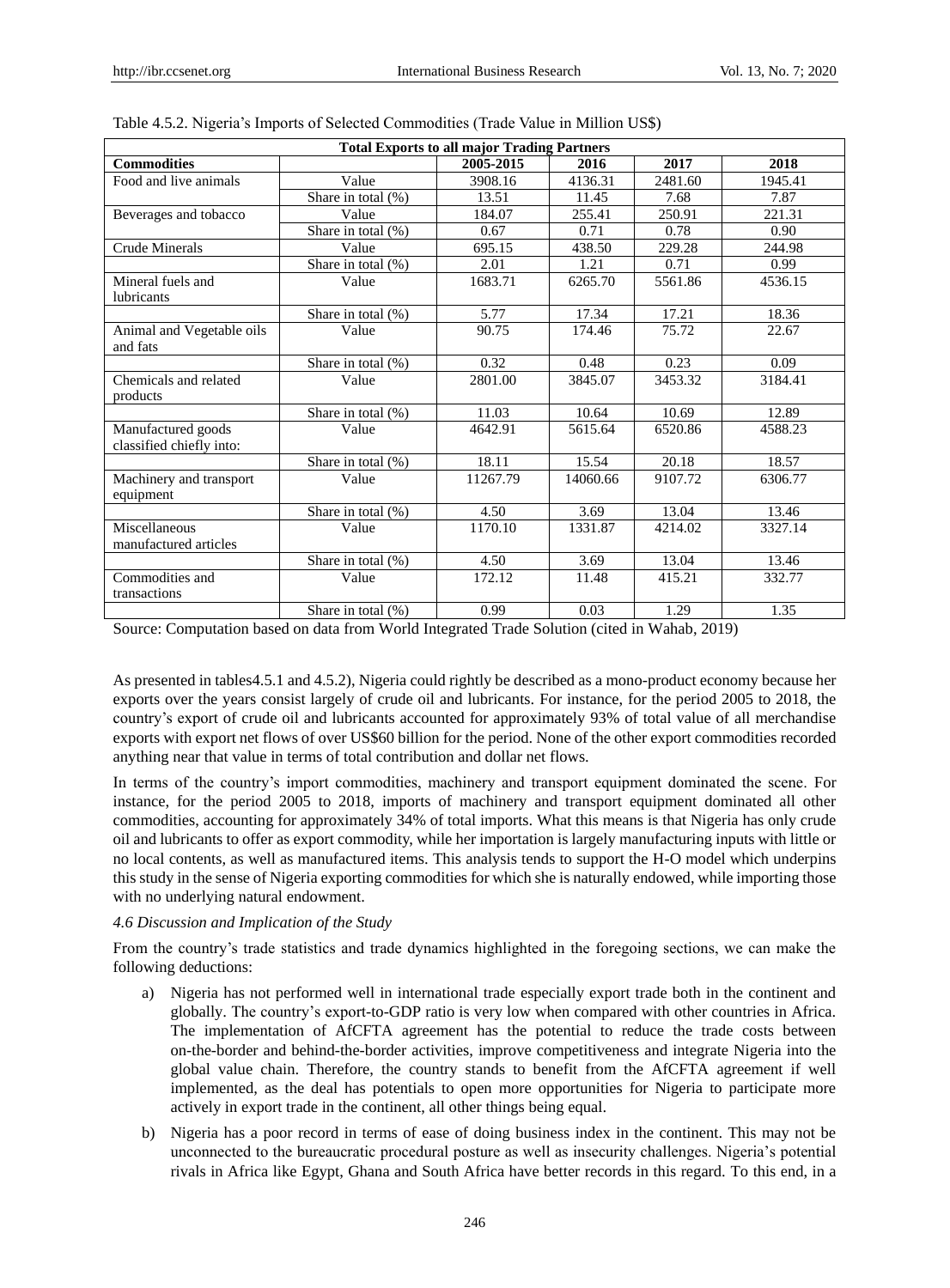free contest and AfCFTA-induced trade liberalization, Nigeria has little or no chance in terms of attracting businesses and investments and may end up as dumping ground for manufactured goods from other countries in Africa. Incidentally, this analysis confirms Nigeria to have high appetite for manufactured trade items.

- c) Nigeria has generally poor and inadequate trade-related infrastructure. For instance, the total road networks comprising of motorways, highways and regional roads are highly inadequate and many of them in decrepit and dilapidated states. These can impact negatively on Nigeria"s international trade opportunities with implication for higher trade costs and eroding the economy of the trade opportunities available. In other words, the opportunity which AfCFTA purports to provide for improved and increased trade relations in the continent may not be exploitable by Nigeria. Other countries in the continent with better trade-related infrastructures might be the ones that will benefit from the AfCFTA deal ultimately.
- d) Nigeria is a mono-product economy simply because her exports over the years consist largely of crude oil and lubricants. While not disputable that Nigeria is relatively hugely endowed with crude oil (hence its exportation in line with the H-O theory), it has been a running battle the country"s inability to diversify the exportable base over the years. Non-diversification has huge implications of over-dependence on crude oil revenue, and relatedly on external or exogenous factors, unexpected truncation of which naturally spells tremendous funding disaster for the smooth operation of the nation. For instance, for the period 2005 to 2018, the country"s export of crude oil and lubricants accounted for approximately 93% of the country"s total exports. This casts serious doubts on how the country will benefit from the AfCFTA deal if crude oil is the only major product Nigeria has on offer for the continent. Besides, major consumers and buyers of Nigeria"s crude oil are countries in America, Asia and Europe with America and China taking the lead. Also Angola is a major rival to Nigeria in crude oil production in the continent and countries like Kenya and South Africa – two of the economic power-houses in Africa, and Ghana (a rising star), will prefer a trade deal with Angola than Nigeria. Moreover, most countries in the African continent have traditionally preferred to import crude oil from outside the continent due to political and other trade-related reasons and it is unlikely this trend will change even with the AfCFTA deal in place. Nigeria"s poor trade related infrastructure especially maritime logistics may not help matters in this regards.
- e) Nigeria"s trade policy has been rather protective over the years. Only recently, the country made efforts, along with other sub-regional partners, to liberalize trade in order to reap benefits related to trade liberalization. One such effort was Nigeria's acceptance of the ECOWAS CET. Prior to consenting to the CET, Nigeria had a maximum tariff peak of 150 percent in 2005, which was reduced to 35% in 2010, indicating that the country liberalized its trade by about 76.76 percent following the ECOWAS CET. However, the AfCFTA deal means that Nigeria would have to reduce further her tariff regime. Reducing tariff at a time the country is trying to boost non-oil revenue in the face of dwindling government revenue might be asking for too much. Recently, Nigeria closed its land borders with neighboring countries citing security concerns and non-adherence to trade protocols relating to collection of tariffs on 'transit goods' by these neighboring countries. Given this development, it is highly doubtful if Nigeria will be willing to reduce tariff in the short-to-medium term horizon.
- f) The current ravaging corona virus pandemic is likely to alter trade dynamics around the world and most countries may impose higher trade protection post COVID - 19. It is not likely that the country will drop nationalist economic posture in the aftermath of the pandemic for regional or continental imperatives.

#### **5. Conclusion and Recommendations**

One of the key goals of AfCFTA is to remove restrictions on the ease of doing business in Africa and to promote free trade and movement of merchandise, persons and investments among member states in the continent. After initial hesitation, the Nigerian government signed the agreement while withholding the ratification of some of the protocols. This was to give the government more time to make wider consultation and further interrogate the purported benefits of the deal. From the country"s trade costs and associated statistics analyzed by the study, we can posit that there is a slim chance that the country will gain from the AfCFTA deal unless certain measures are taken and key infrastructures put in place.

To this end, the study recommended as follows:

a) Nigeria should diversify the economy away from crude oil and lubricants, a vision that must be deliberate and determinedly pursued. There is need for the country to explore other exportable products through research and development of value chains. It makes no sense to sign for a liberalized and enlarged market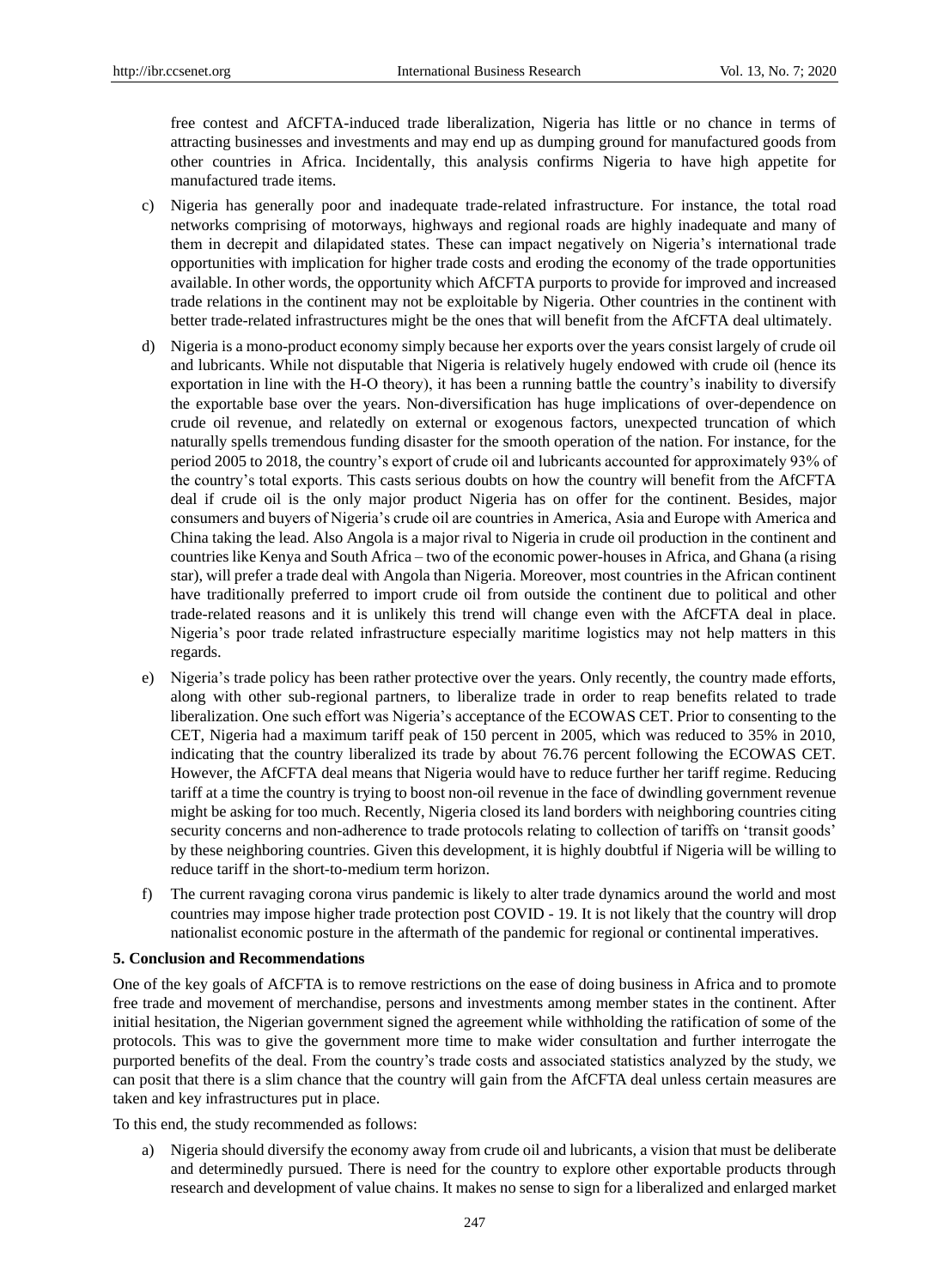in the continent if the country has little on offer, otherwise, the country will end up been a dumping ground for other countries, more so that the country"s appetite for imported items is high. There are several exportable commodities in various zones in Nigeria whose exploitation and exportation potentials have remained untapped. Government at all levels should be involved in this process and more research and development should be channeled to the existing export commodities to increase their value chain and earn higher returns on them.

- b) There is need for government to embark on massive infrastructural development especially trade-related infrastructures. The country has currently one of the worst trade-related infrastructures in the African continent. International trade is built and facilitated by appropriate trade-related infrastructures like good roads and efficient and navigational maritime networks. Nigeria cannot hope to do any meaningful business with other countries in Africa with poor, inadequate and dilapidated infrastructure. To this end, the government should promptly speed up the completion of the ECOWAS road corridor and invest massively on maritime logistics. Government should explore the public-private-partnership options to deliver promptly in this direction.
- c) Government should work on all fronts to ease doing business in Nigeria. Currently, the country"s global ranking is poor even by African standards. There is need for more reforms in the customs and ports, consolidation of tariffs and reconstitution and galvanizing the Presidential Enabling Business Environment Council (PEBEC) which was established in 2016. The PEBEC should work assiduously to ensure that documentation requirements, time and cost of documentary compliance for export and imports are reduced to the barest minimum in line with international best practices. Related technological expertise should be embraced as best as possible.
- d) Government should maintain the current cautious approach on the implementation of the AfCFTA deal. Government should continue to engage stakeholders and allow for further interrogation on the purported benefits of the deal before making further commitments.

#### **References**

\_\_\_\_\_\_\_. (2016). *The Continental Free Trade area: Making it work for Afri*ca. UNCTAD Policy Brief No. 44.

\_\_\_\_\_\_\_. (2018). *Modalities for tariff negotiations towards a Continental Free Trade Area (CFTA): Some key issues for consideration. A Technical Note by the UNCTAD Secretariat.* Retrieved from [http://unctad.org/en/PublicationsLibrary/ditc2015misc3\\_en.pdf](http://unctad.org/en/PublicationsLibrary/ditc2015misc3_en.pdf)

- Ackah, C., Turkson, F. E., & Opoku, K. (2012). Trade Costs and Intra-Regional Trade Flows in ECOWAS. *Journal of West Africa Integration*, *1*(1), 1-43.
- Adewuyi, A. O., & Bankole, A. S. (2012). Are their Potential Benefits from China-Nigeria Trade Agreements?" *African Journal of Economic Policy*, *23*(2), 23-44.
- African Union. (2018). Protocol to the Treaty Establishing the African Economic Community Relating to Free Movement of Persons, Right of Residence and Right of Establishment). January.
- Andriamahatana, C., & Chidede, T. (2018). *African Continental Free Trade Area (AfCFTA) and the Private Sector.* Retrieved from

https://www.tralac.org/discussions/article/12892-african-continental-free-trade-area-afcfta-and-theprivate-se ctor.html

- Azikiwe, A. (2018). *African Continental Free Trade Area: Prospects and Problems for Implementation.*  Retrieved from https://www.pambazuka.org/printpdf/9883
- Barnekow, S. E., & Kulkarni, K. G. (2017). Why Regionalism? A Look at the Costs and Benefits of Regional Trade Agreements in Africa. *Global Business Review, 18*(1), 99-117. https://doi.org/10.1177/0972150916666881
- Berthelot, J. (2017). *The folly of the Africa's Continental Free Trade Area (ACFTA).* Retrieved from https://www.sol-asso.fr/wp-content/uploads/2017/01/The-folly-of-the-Africas-Continental-Free-Trade-Area -June-25-2017.pdf
- Bramdeo, A. K. (2018). *The AfCFTA: Its Potential Benefits and Impact.* Retrieved from http://unctad.org/meetings/en/Presentation/tdb65\_2d\_pres\_AUBramdeo\_en.pdf
- Brooks, D., & Ferrarini, B. (2010). Changing Trade Costs between Peoples" Republic of China and India. *ADB Economics Working Paper Series*, No. 203, May. https://doi.org/10.2139/ssrn.1633701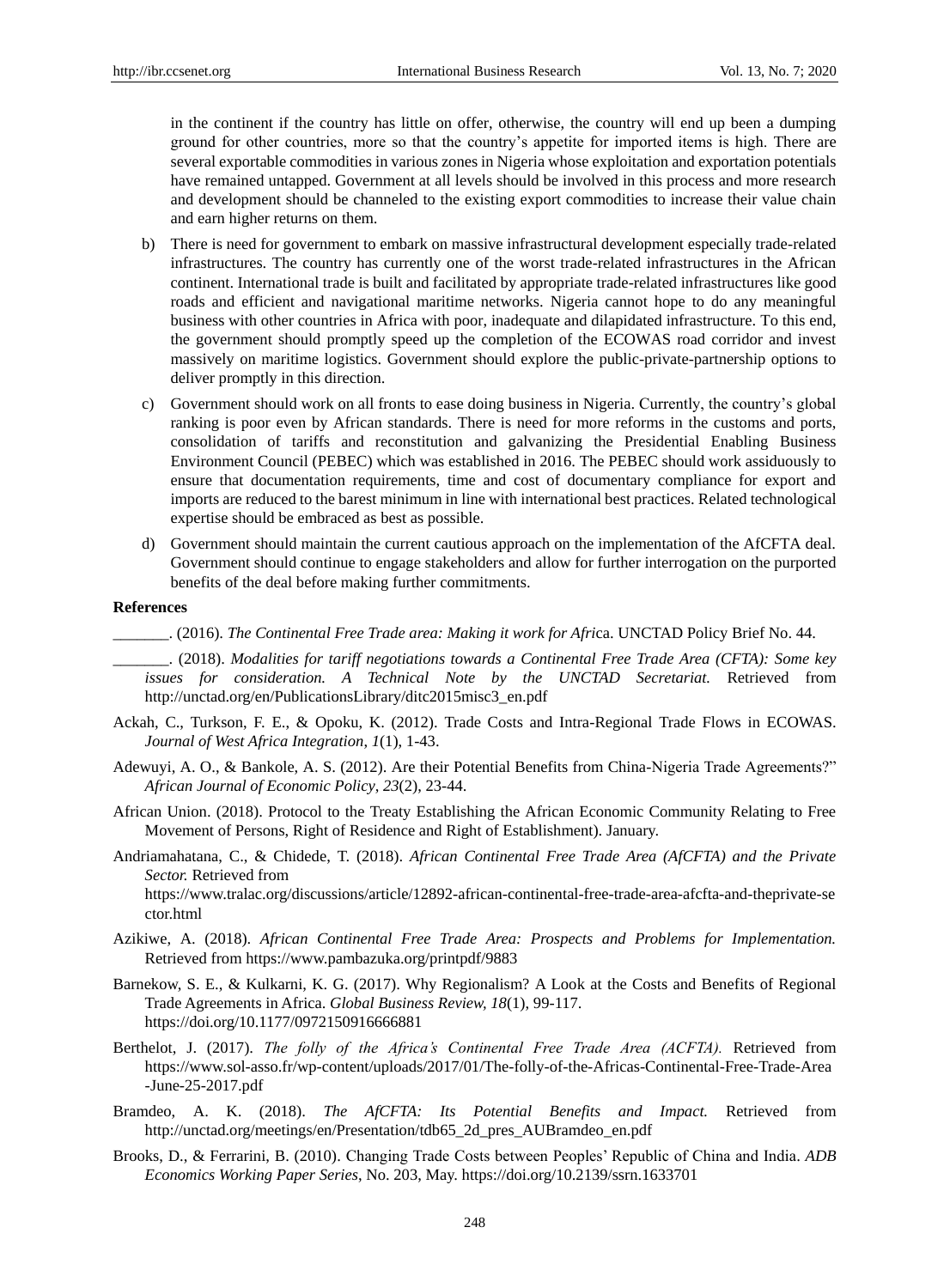- Busse, M. (2003). Tariffs, Transport Costs and the WTO Doha Round: The Case of Developing Countries. *The Estey Centre Journal of International Law and Trade Policy*, *4*(1), 15-31.
- Deen-Swarray, M. A., & Odularu, G. (2012). Infrastructure Development and Intra-Regional Trade The Case of ECOWAS. *Journal of West Africa Integration*, *1*(1), 161-186.
- Duval, Y., & Utoktham, C. (2012). *Trade Costs in Asia and Pacific: Improved Sectorial Estimates.* Trade and Investment Division, Staff Working Paper 05/11.
- Greenway, D., McGowan, D., & Milner, C. (2009). *Trade Costs and Trade Composition: Multi-Country and Product Evidence on Sources of Comparative Advantage.*
- Heckscher, E. F. (1919). Utrikshandelns verkan pa inkomstfoerdelningen, *Ekonomist Tradskrift*, *21*, 1-32. (The effect of foreign trade on the distribution of income. In H. S. Ellis & L. A. Metzler (Eds.), *Readings in the Theory of International Trade*, 1949, Philadelphia: Blakiston, 272-300). https://doi.org/10.2307/3437610
- Hoekman, B., & Nicita, A. (2011), Trade Policy, Trade Costs and Developing Country Trade. *World Development*, E*lsevier, 39*(12), 2069-2079. https://doi.org/10.1016/j.worlddev.2011.05.013
- Hoppe, M., Rippel, B., Ndumbe, L., & Ahone, P. (2013). *Estimating Trade Flows, Describing Trade Relationships and Identifying Barriers to Cross-Border Trade between Cameroon and Nigeria.* Republic of Cameroon CM-Cross Border Trade between Nigeria and CEMAC Countries, Report No. 78283 & ACS2876.
- Ikokwu, C. C. (2018). *State of Play of the AfCFTA Sensitization and Consultation Exercise. Nigerian Office for Trade Negotiations.* Retrieved from http://www.notn.gov.ng/post\_action/73
- Ismail, F. (2016). Working paper: *Advancing the Continental Free Trade Area (CFTA) and Agenda 2063 in the Context of the Changing Architecture of the Global Trade.*
- Mevel, S., & Karingi, S, (2012). *Deepening Regional Integration in Africa: A Computable General Equilibrium Assessment of the Establishment of the CFTA followed by the CCU*. Paper presented to the 7th African Economic Conference.
- Nigeria Study Group. (2019). *Impact and Readiness Assessment for AfCFTA Implementation in Nigeria.* Retrieved from Https://www.tralac.org/news/article/13643-nigeria-s-technical-work-group-of-the-presidential-committee-o

n-the-impact-and-readiness-assessment-for-the-agreement-establishing-the-afcfta-meets.html

- Ogunyemi, I. O. (2017). African Continental Free Trade Area: Challenges and Opportunities for Small and Medium Scale Enterprises in Nigeria" American Journal of Business. *Economics and Management, 5*(4), 30-37.
- Ohlin, B. (1933). *Interregional and International Trade*. Cambridge, Mass.; Harvard University Press.
- Oyejide, A. (2018). *Impact of AfCFTA on Nigeria's Manufacturing Sector.* Retrieved from https://punchng.com/afcfta-study-shows-nigeria-may-be-major-loser/
- Oyejide, A. (2019). *Impact of AfCFTA on Nigeria's Agricultural Sector.* Retrieved from https://businessday.ng/agriculture/article/nigerias-agricultural-output-likely-to-decline-under-afcfta-nesg/
- Portugal-Perez, A., & Wilson, J. S. (2008). *Why Trade Facilitation Matters to Africa?* World Bank Policy Research Working Paper 4719, Washington D.C.
- Saygili, M. P. R., & Knebel, C. (2018). *African Continental Free Trade Area: Challenges and Opportunities of Tariff Reductions.* UNCTAD Research Paper No. 15.
- Songwe, V. (2018). *Africa's bold move towards integration: The Continental Free Trade Agreement, Foresight Africa: Top Priorities for the Continent* (pp. 19-20) Africa Growth Initiative, Brookings Institution.
- Ueki, Y. (2015). Trade Costs and exportation: A comparison between enterprises in South East Asia and Latin America. *Journal of Business Research*, *68*(2), 888-893. https://doi.org/10.1016/j.jbusres.2014.11.047
- UNCTAD. (2012). *Trade Liberalization, Investment and Economic Integration in African Regional Economic Communities: Towards the African Common Market.* (UNCTAD/DITC/TNCD/2011/2).
- UNCTAD. (2015). *Building the African Continental Free Trade Area: Some Suggestions on the Way Forward*  (UNCTAD/DITC/2015/1).
- Wahab, B. A. (2019). *Trade Costs and Bilateral Trade Flows between Nigeria and its Major Trading Partners.*